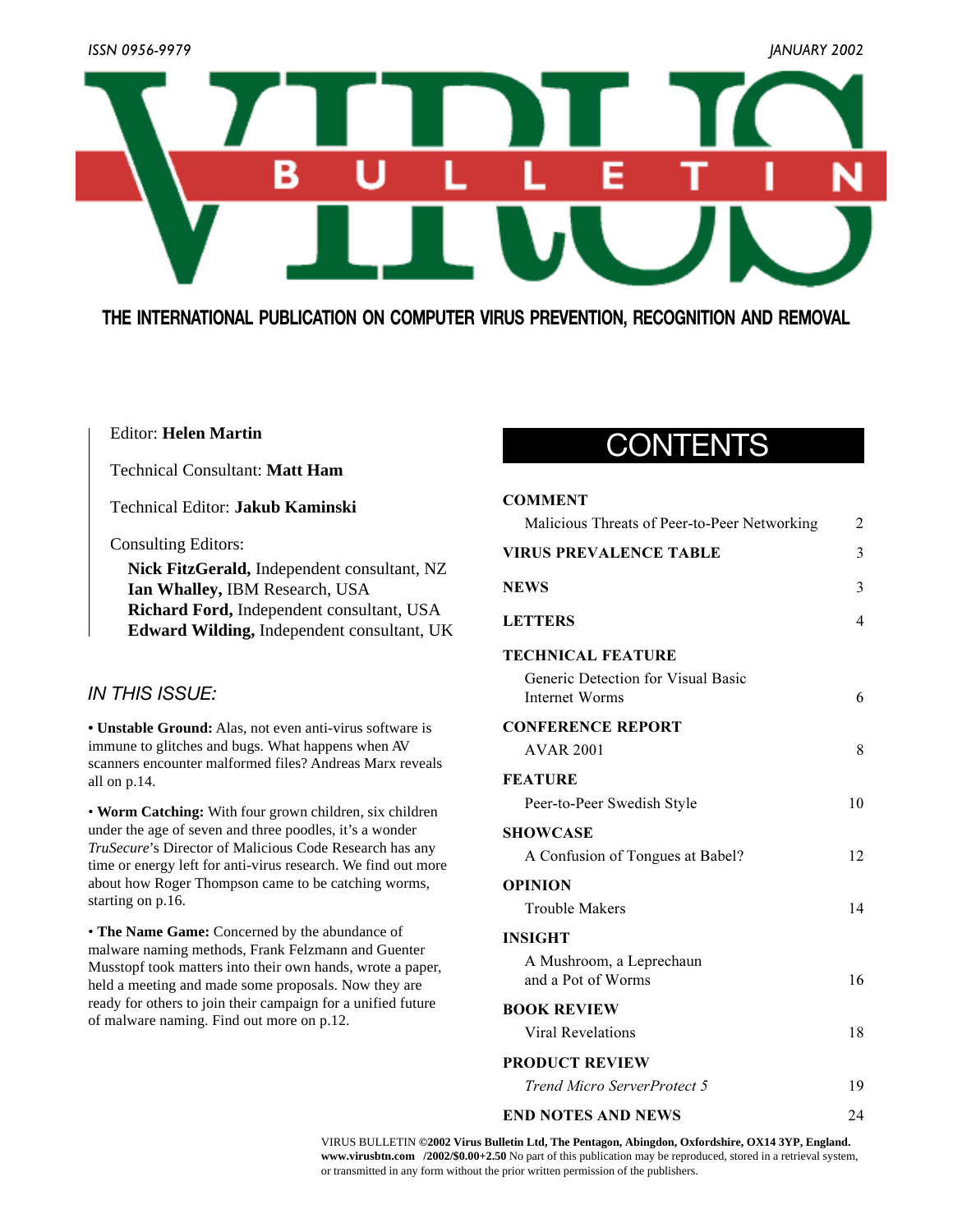### COMMEN



*<u>S</u>* Unfortunately, peer-to-peer net*peer-to-peer networks are not invulnerable to* malicious threats.**<sup>99</sup>** 

### Malicious Threats of Peer-to-Peer Networking

Peer-to-peer networking is an alternative to the client-server model. Each computer is both a server and a client, commonly referred to as a servent. Recently, peer-to-peer networks have gained momentum with searchable peer-to-peer network file databases, increased network connectivity, and content popularity. Unfortunately, peer-to-peer networks are not invulnerable to malicious threats, privacy concerns, and security risks. Peer-to-peer protocols fall into three major categories. There are true peer-to-peer systems such as *Gnutella*, systems that require a centralized server such as *Napster*, and hybridized systems such as *KaZaA* that utilize super nodes.

In *Gnutella*, searches for content are passed to nearby servents, which pass the message along a chain until the maximum hops is reached or a servent replies with confirmation of matching content. The confirmation message is passed back through the chain and the originator contacts the servent with the matching content directly.

*Napster*'s peer-to-peer networking model involves a centralized directory server. A centralized server passes messages and keeps a global listing of all available content. Servents query this centralized server and only when transferring files do they make direct peer-to-peer connections.

Finally, hybridized systems such as *KaZaA* (based on *FastTrack*) take advantage of a super node. These nodes are determined by their available bandwidth and system resources. Such super node servents hold search listings for all nearby clients providing a reasonable subset of search listings on the peer-to-peer network.

Use of a peer-to-peer network introduces an additional vector of delivery. This could inadvertently transfer a peer-to-peer-unaware virus that has infected the open share. Of course, the virus still must be executed to become active. Also, viruses could take advantage of the regular use of a peerto-peer network. The first *Gnutella* worm to be discovered, VBS.GWV.A, does this by copying itself to the *Gnutella* shared directory as a popular filename such as 'Pamela Anderson movie listing.vbs'. The goal is to trick someone into downloading and executing the worm. Furthermore, viruses could harness the existing peer-to-peer network infrastructure to propagate. A worm could set up a servent on the victim's computer, which could return exact matches for incoming search queries. Those downloading and executing the file will become infected. An example of such a worm is W32.Gnuman. Finally, software bugs such as buffer overflows could easily lead to CodeRed-type worms infecting peer-to-peer networks.

Peer-to-peer networks can be used for communication by malicious software. In many organizations, backdoor Trojans are not effective due to firewalls blocking incoming connection requests. However, generally, peer-to-peer software is not blocked by the firewall because they make outgoing connections. A backdoor Trojan could register with the *Napster* centralized server and pass a specific unique list of files. A hacker could perform a search on those files to identify infected computers. A request for a particular file would signal the infected machine to perform a task such as creating a screenshot. Information and control of the computer could then be exercised in this manner, bypassing the firewall.

Privacy is another concern. Users may configure peer-to-peer software incorrectly, allowing outside systems to obtain files from their computer – and nothing limits these to music files, they may be confidential data from an email inbox to proprietary design documents. A simple Trojan could perform such a configuration change. Even if the peer-to-peer network is configured properly, data is often transferred unencrypted and can be obtained easily by a network sniffing program.

Peer-to-peer networks pose a danger as an additional vector of delivery and a potential leak of confidential information. Administrators should begin analysing their networks for peer-to-peer network usage and configure firewalls and systems to limit or block their usage.

*Eric Chien, Symantec Security Response, Netherlands*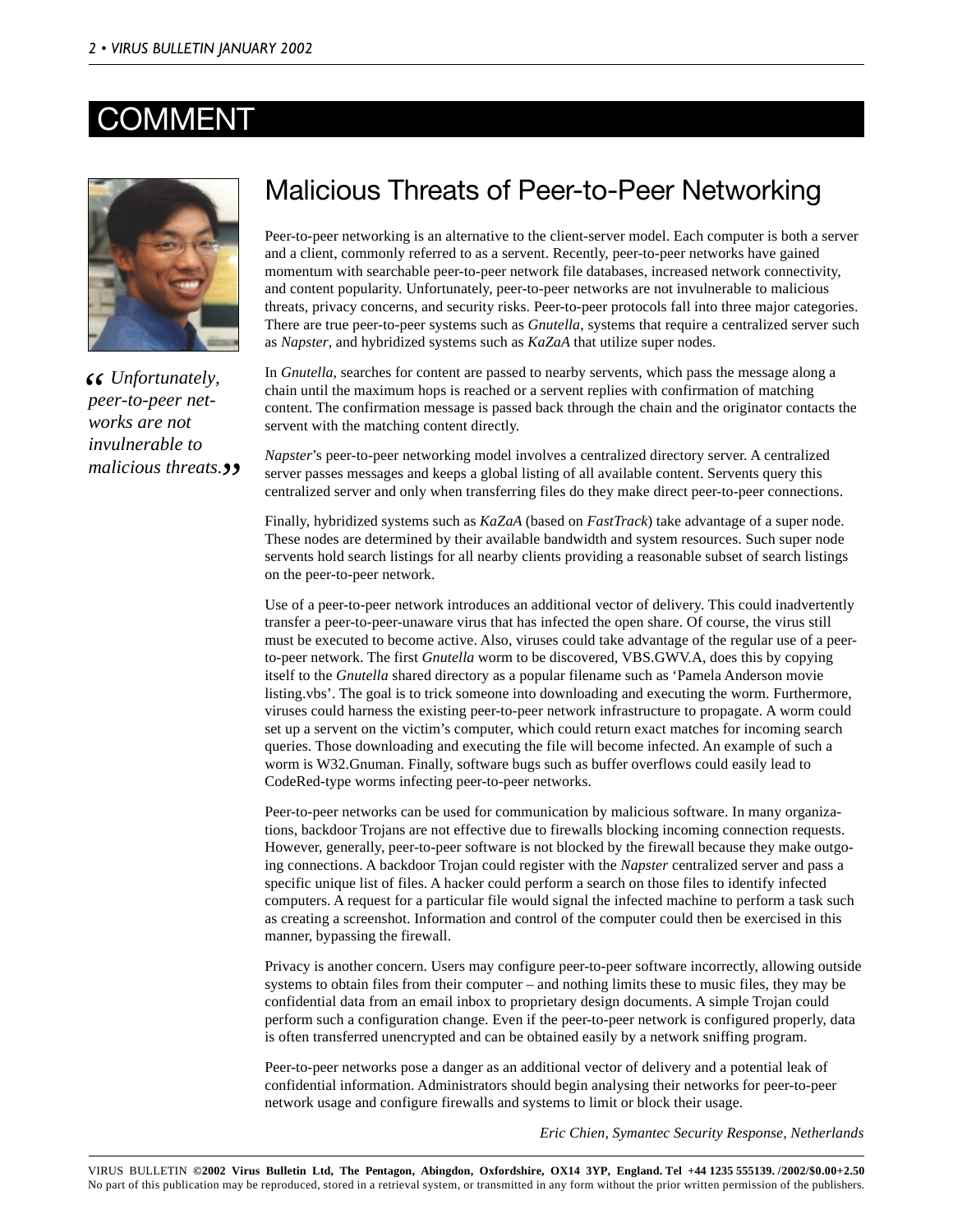### And the Winner is …

December was a month for awards in the AV industry. *Sybari*'s *Antigen for Exchange* won a Commendation in the Information Security Product category at the Information Management Awards, and was also a finalist in the Product of the Year category. Meanwhile, *Sophos Plc* was named Company of the Year in the 2001 Real Business/CBI Growing Business Awards for its business performance, ambition, potential and management quality. In his acceptance speech, CEO Peter Lammer thanked *Microsoft* for making it all possible. See http://www.sybari.com/ and http://www.sophos.com/ for more details, respectively  $\blacksquare$ 

### Empty Shelves

*Softwin* has parted company with US re-seller *Central Command*. *Softwin* will continue to deliver signature updates for the product formerly known as *AVX* (now known as *BitDefender*) to *Central Command* customers until November 2002. *Central Command* will be announcing the release of a new generation of AV software and security services shortly, although at the present time it appears impossible to purchase any anti-virus protection from the company. Those who pre-register for the brand new line of anti-virus solutions will be sent *CC*'s newsletter by email which, before giving details of current virus warnings, begins with the somewhat inappropriate slogan 'Without us, there's no defense.' Without an anti-virus product to sell, presumably, there's no business ❚

### It All Becomes Clear

Following numerous customer queries, *DialogueScience* has issued a clarification of the differences between its two *Doctor Web for DOS* versions (16-bit and 32-bit). Although both versions use the same virus databases, it is only the 32-bit version (also known as *Doctor Web for DOS/386)* that possesses a full set of functions and capabilities. While *DialogueScience* strongly urges customers to use the 32-bit version, the 16-bit version will continue to be issued for use with 86/286 computers. Because of its functional limitations this version is available for download free of charge from http://www.dials.ru/

### The Scores on the Doors

The Chinese astrological calendar had better make room for another sign as *MessageLabs* has declared 2001 to have been the 'Year of the Virus'. *MessageLabs* claims to have intercepted an average of one virus every 18 seconds over the year. In its end of year report, *MessageLabs* states that in 2001 it stopped a total of 1,628,750 viruses – 1,444,493 more than the previous year's tally ■

### NEWS Prevalence Table – November 2001

| Virus                 | <b>Type</b> | Incidents      | Reports |
|-----------------------|-------------|----------------|---------|
| Win32/SirCam          | File        | 17844          | 73.33%  |
| Win32/BadTrans        | File        | 2376           | 9.76%   |
| Win32/Magistr         | File        | 1518           | 6.24%   |
| Win32/Aliz            | File        | 1293           | 5.31%   |
| Win32/Hybris          | File        | 464            | 1.91%   |
| Win32/Nimda           | File        | 345            | 1.42%   |
| Win32/MTX             | File        | 79             | 0.32%   |
| Laroux                | Macro       | 67             | 0.28%   |
| Win32/Klez            | File        | 65             | 0.27%   |
| Kak                   | Script      | 34             | 0.14%   |
| Haptime               | Script      | 31             | 0.13%   |
| Nsi                   | Macro       | 20             | 0.08%   |
| LoveLetter            | Script      | 17             | 0.07%   |
| VCX                   | Macro       | 17             | 0.07%   |
| Marker                | Macro       | 14             | 0.06%   |
| Win32/Kriz            | File        | 14             | 0.06%   |
| Divi                  | Macro       | 12             | 0.05%   |
| Win32/Funlove         | File        | 12             | 0.05%   |
| Win95/Spaces          | File        | 10             | 0.04%   |
| Win32/Hai             | File        | 8              | 0.03%   |
| Win32/Choke           | File        | $\overline{7}$ | 0.03%   |
| Win95/ClH             | File        | $\overline{7}$ | 0.03%   |
| Cap                   | Macro       | 6              | 0.02%   |
| Form                  | Boot        | 6              | 0.02%   |
| Tristate              | Macro       | 6              | 0.02%   |
| Win32/Navidad         | File        | 6              | 0.02%   |
| Win32/Pretty          | File        | 6              | 0.02%   |
| Win32/QAZ             | File        | 6              | 0.02%   |
| Win32/Ska             | File        | 6              | 0.02%   |
| Others <sup>[1]</sup> |             | 39             | 0.16%   |
| Total                 |             | 24335          | 100%    |

[1] The Prevalence Table includes a total of 39 reports across 19 further viruses. Readers are reminded that a complete listing is posted at http://www.virusbtn.com/Prevalence/.

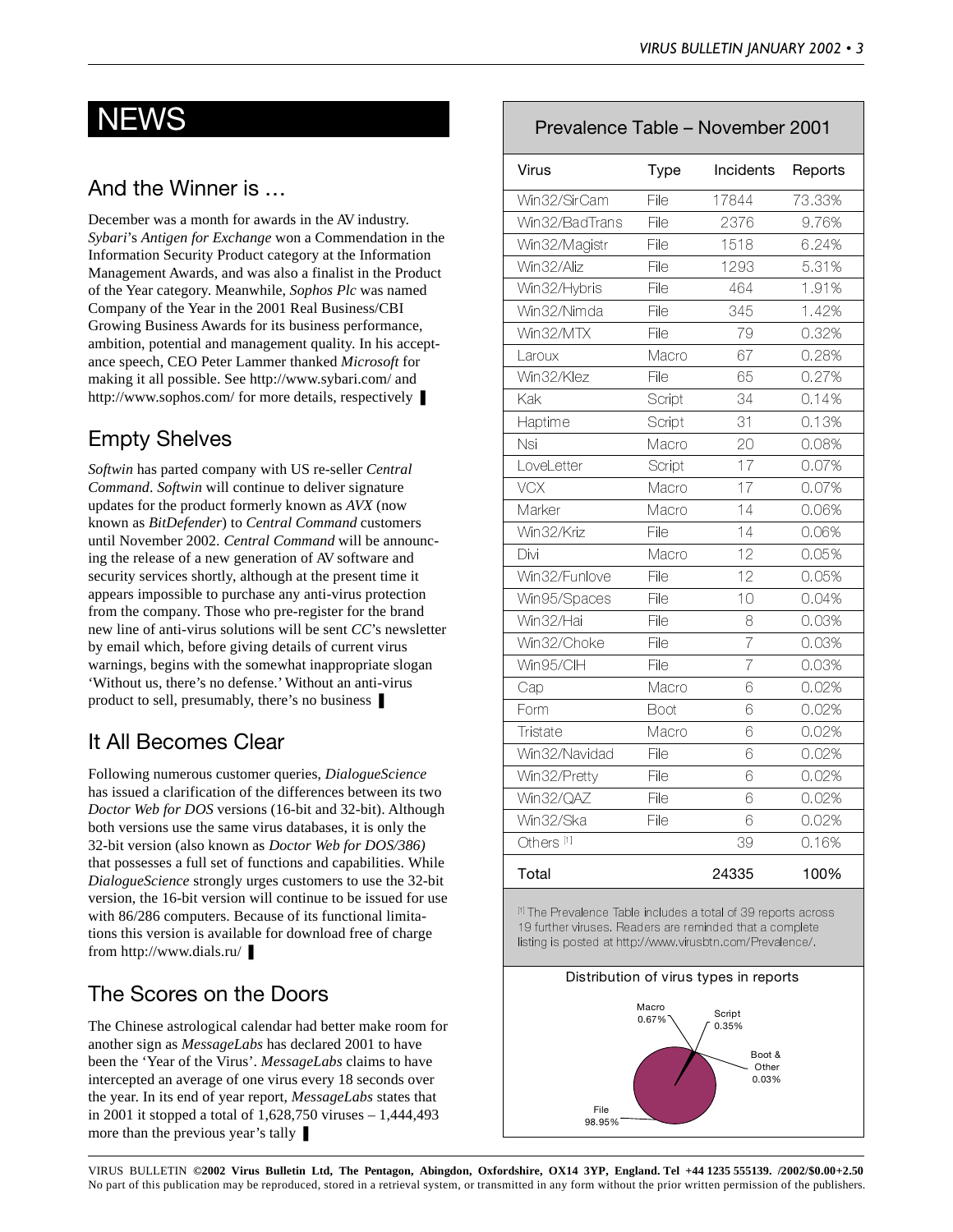### LETTERS

# Out with the Old, in with the New …

[*As the party poppers are put away for another year, some major names in the AV industry reflect on the year 2001 and look ahead to the new year. Ed*.]

### Norman, Norway

2001 was a memorable year for the AV industry. Not only have Win32 mass-mailers taken over the lead in the ItW reports (see the *VB* Prevalence Table), but also we saw the appearance of the 'file-less' CodeRed worms and Nimda. These worms were quite successful since they exploit (un)known security holes. Since both still appear on a frequent basis, it is obvious that there are corporates that have not applied all the relevant security patches yet. The 'file-less' viruses made the AV community aware that traditional scanning of files is no longer sufficient.

In 2001 both the number of hoaxes and their impact increased – SULFNBK.EXE is still confusing users. However, with such a major worldwide disaster as 11 September, an increase in hoaxes is to be expected. The conviction and sentencing of Kournikova author Jan de Wit, was disappointing, with a lack of corporates stepping forward and filing their damages.

In 2002 and beyond, the importance of *.NET* will rise. *.NET* has many possibilities, but it leaves plenty of room for security threats right now. It is something the industry will have to monitor closely this year. The number of security holes may increase, where the number is 'helped' by the newly-released *Windows XP*.

*Righard Zwienenberg* Senior Virus Researcher

### MessageLabs, UK

2001 was a challenging year in many respects, and there was plenty to keep me busy. 2001 was the year when we were first able to say that email-borne viruses are now an opt-in problem. I think that AV technology has matured to the point at which we can say to businesses that the cycle of infection, detection, and cleanup has finally been broken, and that there is now a credible alternative to scanning-only technology.

Looking forward, obviously there are other ways viruses spread apart from email, and I hope similar progress can be made here too.

*Alex Shipp* Imagineer

### Trend Micro, USA

It is that time of the year again when we look back at what's happened over the past 12 months. Living in California, I saw my power go off in the middle of the day, 'experienced' an increase in my electricity bill by hundreds of dollars, and eventually received notice that my electricity provider had declared bankruptcy. Certainly a summer to remember!

On the anti-virus front, I am glad to report that AV researchers from many companies are working closer together than ever. Credits go to numerous researchers (regular *VB* contributors) who have made this possible by providing the necessary forums as well as tools. Having seen this change in 2001, I look forward to the coming year. I wish everyone a happy holiday season and a successful start for 2002.

*Joe Hartmann* Anti-Virus Research Engineer

### F-Secure Corporation, Finland

In 2001 many computer worms like Ramen, Kournikova, Homepage, Magistr, Sircam, CodeRed, Nimda, Badtrans and Goner vied for pole position. This was the year of democracy, when nothing was confidential – Sircam went public (though not yet on NASDAQ), spreading users' documents all over the world. During 2001 the Internet became more 'worm-ed' than ever. Web sites were coloured in red, blue or green depending on the IIS (CodeRed) worm they were infected by. Users were Sircam-ed, Nimda-ed or in Badtrans, but this is probably not the end of the Internet. They are patient enough watching the endless battle between the AV community and the virus writers, even though it takes longer now to 'take the next hill' i.e. to analyse and kill Nimda.

One thing is for sure: there are more worms to come in 2002. Meanwhile, computer users, armed with the next AV updates, installing another patch that fixes a vulnerability, and feeling themselves victims of change, will wait for the next 'most widespread virus ever' to hit the Internet. That is the forecast for 2002: worms today, worms tomorrow.

*Katrin Tocheva* Team Manager Anti-Virus Research

### Computer Associates, Australia

2001 was an exciting year for security technology. It meant new products, new viruses, new OS vulnerabilities and new threats. Far from viruses disappearing, thanks to 'new improved' operating systems, we saw completely new types of virus emerging, combining the characteristics of worms, Trojans, Win32 viruses and security exploits. Nimda was a milestone from this point of view.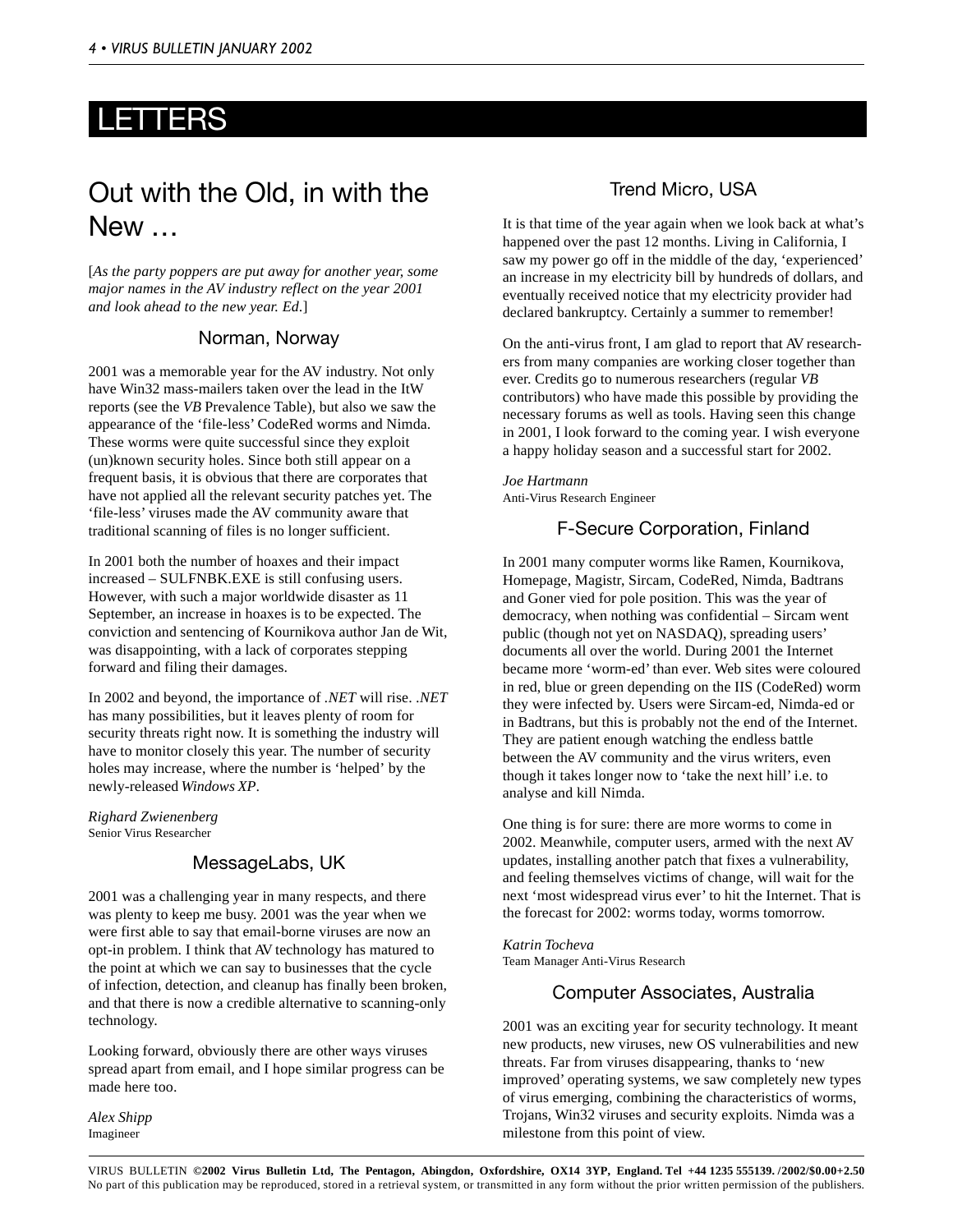Of course, every single technical challenge was overshadowed by the events of September 11 and the resulting plunge of world economy. I was at our company headquarters in the state of New York on that very warm and sunny morning and I will never forget the feeling of shock and disbelief we all experienced then.

I think that 2002 will inherit this very unfortunate combination of growing technical sophistication of incoming threats, and increased vulnerability of global networks. On the other hand, every company in the world – as well as every government organization – is now well aware of the potential implications if they don't take their IT security seriously, which creates the right environment for a better collective defence against common threats. We just have to make sure that when people come to us we have the answers ready for them.

*Dr. Eugene Dozortsev* Assistant Vice President Research & Development

### Sophos Anti-Virus, UK

Phew! We made it to 2002 in one piece. 2001 will be remembered as the year email-aware viruses (Kournikova, Nimda, Sircam, Badtrans) really took off – spreading faster and more furiously than ever before. Sadly it won't be remembered as the year companies realized that blocking files with double extensions at the gateway, or applying the vulnerability patches *Microsoft* released weeks (if not months) before, might be a good idea. Maybe this year, eh?

What will 2002 bring? Well, 'more of the same' seems to be the overriding message. More Win32 executable viruses like Badtrans and Sircam, more worms exploiting vulnerabilities in Web servers like Nimda, Sadmind and the infamous CodeRed, more hyperbolic warnings from AV vendors and self-proclaimed security experts claiming the end of the Internet is nigh. The hacking and virus-writing communities seem to be becoming less distinct and we can expect to see more Remote Access Trojans (RATs) exploiting the increasing number of home users permanently connected to the Internet via cable modems and ADSL. Will this year see the much predicted explosion of viruses affecting mobile devices? It's unclear. The good news is that there hasn't been a new *Palm* virus for over a year – and there isn't one in the wild. Happy holidays and a very good year.

*Graham Cluley* Senior Technology Consultant

### Symantec, USA

Are things getting worse? Yes. But does this mean virus writers are getting smarter, or more malicious? No. While it may seem to some patently obvious that 'virus writers are getting smarter', they aren't. There are actually four reasons why some threats appear more complex than in the good old days, none of them related to any increase in the intellectual ability of the 'bad guys'. First, there is easier

access to the technologies. Second, there is greater access to information about the technologies. Thus, it's easier to learn ways to exploit them. Third, the technologies are more sophisticated overall, so anything done with them will *appear* more complex to the uninitiated. Finally, the design of the technologies themselves facilitates the compromise. These last two reasons are the ones that lead me to say 'things will get worse' in 2002 – 'If you build it, they will come.'

*Sarah Gordon* Senior Research Fellow

### ESET, Slovak Republic

When I pulled out my copy of *VB* from December 2000 and read over my 'predictions' for 2001, I realized that most of the issues I suggested might happen have, in fact, happened.

The events of 2001, without a shadow of a doubt, will present and imply a breakthrough in our concept of both physical and 'electronic/virtual' security. Perhaps the time has come to stop awhile and contemplate the reasons behind the problems in the distribution of the 'servicepacks' for ethics behaviour  $\odot$ . The bugs deeply embedded in the ethics are, most likely, the source of all security incidents. I am not, of course, so crazy as to believe that the ethics updates will be applicable to everybody. However, it may not be worth it to go into all the details. This reminds me of an old joke which made the rounds in the communist era: a man comes to a news-stand, buys a copy of a daily newspaper and leaves. He starts browsing the newspaper and is surprised to find all the pages are totally blank. He returns back to the news-stand and asks the seller angrily: 'Where are the letters?'. The seller answers nervously: 'Why do you need the letters if everything is CLEAR?'  $\circledcirc$ 

*Miro Trnka* Technical Director

### McAfee AVERT, USA

2001 presented us with many new challenges and other frivolity. This year gave us CodeRed and Nimda, but it started back a bit with that little-known tennis pro, and was followed by a home page that was to die for.

From there Mawanella appeared, which sounded more like a milk virus or something you get from bad beef – I could imagine the headlines: 'Daisy the Cow Fresh Off The Farm Infects Computers round The World.' Over the summer months things slowed as usual, but began to pick up late in the season. This was something I don't recall happening in the past four years and holidays seem to be in harm's way.

What seems to be apparent is that we've turned a corner once again and 2002 will undoubtedly have its challenges, CodeReds, Greens, and Purples.

*Vincent Gullotto* Sr. Director, McAfee AVERT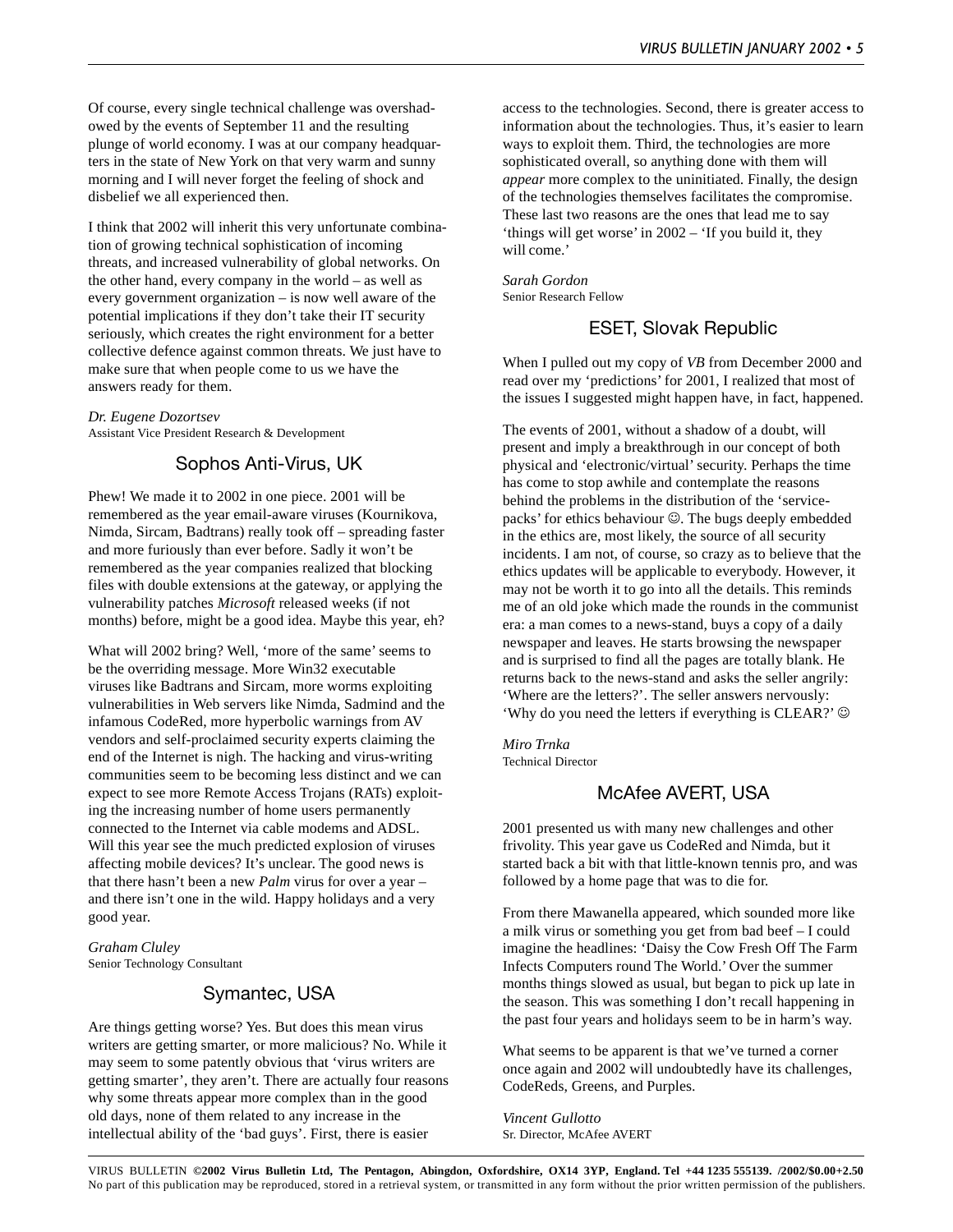# TECHNICAL FEATURE

# Generic Detection for Visual Basic Internet Worms

Andy Nikishin and Mike Pavlyushchik Kaspersky Lab, Russia

Recently, we have seen a growing tendency for virus (worm) writers to write their creations using high-level languages such as C++, Pascal (Delphi), Visual Basic and so on. This trend has placed a strong demand on anti-virus experts to find methods of generic detection for such programs using heuristics.

It is no secret that Internet worms hold the 'number one spot' in all virus-related charts and lists, and Visual Basic is one of the most popular languages among today's worm writers. For these reasons, we decided to start looking into the possibility of generic detection of Internet worms written in Visual Basic.

#### **Starting Point**

To determine whether or not a program is an Internet worm, we have to analyse the program's behaviour, determine what undesirable things the program does and how it does those things.

According to statistics, we know that most of the Internet worms written in Visual Basic (VB) spread using *MS Outlook*. The reason for this is that *MS Outlook* represents a COM object and as such can be accessed by any external program. From another angle, Visual Basic makes working with COM objects very easy. It does most of the 'dirty' work of creating and deleting instances of objects, performs binding, takes care of method calling and transferring parameters and, finally, it controls method results and performs error handling. Visual Basic performs these actions 'transparently', meaning that even the program author may know nothing about how it really works.

To detect a Visual Basic program as an Internet worm we will determine whether the program uses *MS Outlook* and, if so, how it uses it. To do this we need to get inside the Visual Basic executable and decipher the structure of Visual Basic's executable file format.

#### **VB File Format Overview**

There are several versions of *MS* Visual Basic, but we shall examine only versions 5 and 6, since most of the recent Internet worms have been written with these versions. The executable file format for the two versions is very similar, so we will analyse them as one. The internal structure of files compiled with *MS* Visual Basic differs from those created by other compilers. The file contains not only

program code, but also a lot of data that describes the code and which is used at run time.

Usually, anti-virus scanners check program code from the entry point, but in VB files this method is useless. The entry point of a VB file points to a short stub that simply calls a run-time function that never returns:

|  | 0040273C push 0004028B4; sInitData |                                              |
|--|------------------------------------|----------------------------------------------|
|  |                                    | 00402741 call 000402736; MSVBVM60.ThunRTMain |
|  | 00402746 add [eax],al              |                                              |
|  | 00402748 add [eax], al             |                                              |
|  | 0040274A add [eaxl.al              |                                              |

Further program execution is under the control of a run-time library that simply calls the program's procedures from file. To prepare the program for running, the run-time library uses data stored in the sInitData structure. Its pointer is passed to the ThunRTMain() run-time function which initiates the program execution.

A great deal of useful information can be obtained by analysing the sInitData structure and its sub-structures. For example, we can find the name of the project and compiled file, all imported and declared functions, used OCX files, begin and end of the native code stream, structures that describe all modules and forms, and so on.

*MS* Visual Basic compiler can create two types of executable – 'Native Code', which contains procedures compiled to native Intel x86 code, and 'P-Code', which contains the byte code interpreted by the Visual Basic virtual machine at run time. Of course, each code format is reflected in the sInitData structure in a different way, and needs to be processed separately.

#### **Native Code Analysis**

From the sInitData structure we can see that the native code stream or 'segment' lies within the file as a persistent piece. It does not contain statically linked run-time code as, for example, Delphi code does. This means that the stream contains only author-defined code, without any run-time procedures, which only take up valuable time during analysis. So, the analysis range is limited quite strictly by the code stream.

Let's return to Internet worms that use *MS Outlook* to spread. *MS Outlook* represents a COM object with ProgID (OLE Automation programmatic identifier) 'Outlook.Application'. To work with this object the program has to create its instance in some way. For example, it can be done as follows:

Set objOutlook = CreateObject("Outlook.Application")

Next, the program uses the object instance by calling its methods and properties. Depending on the definition of the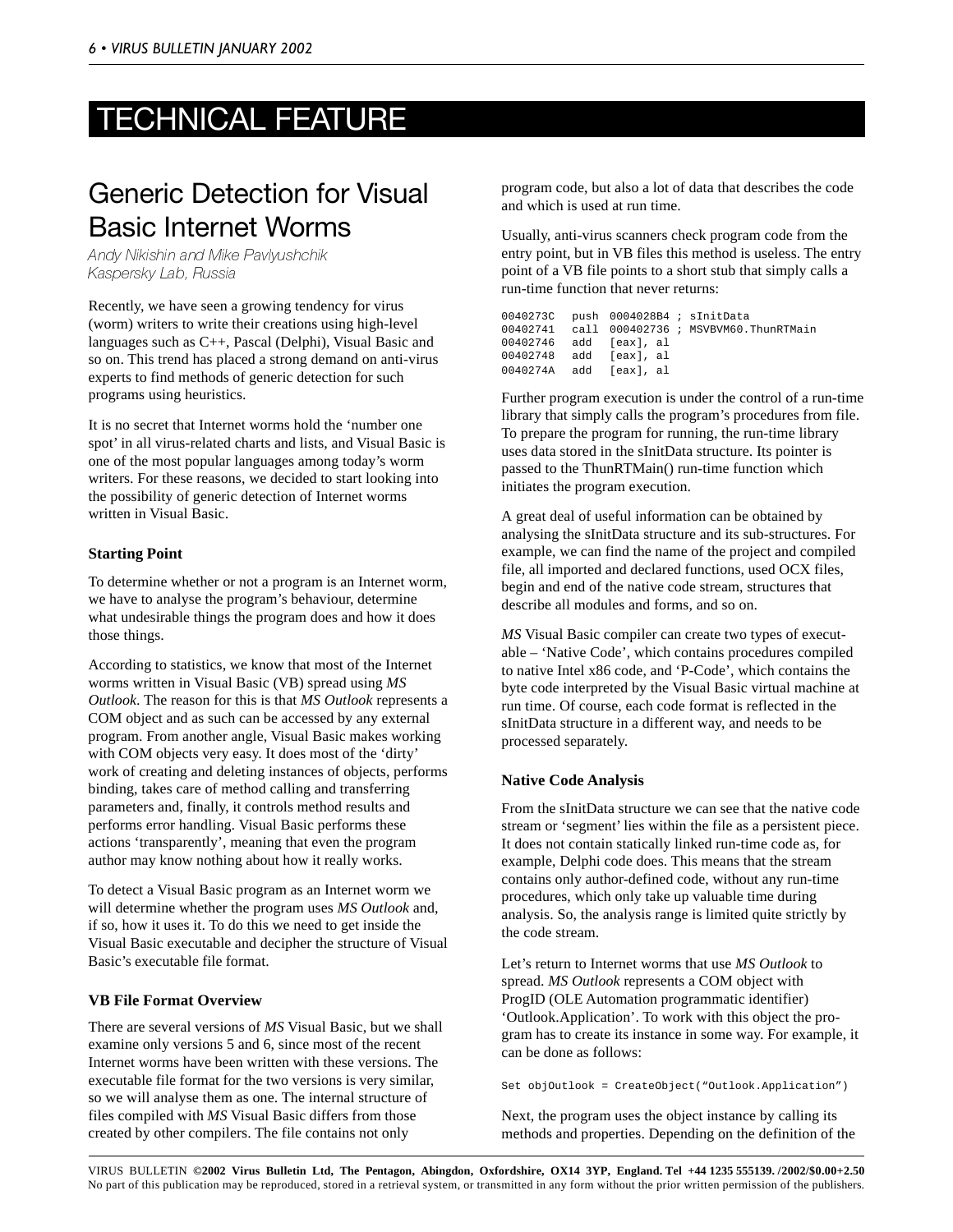variable that holds the object instance before calling any method or property, Visual Basic performs either early binding (during time of compilation) or late binding (at the run time) automatically.

#### **Late Binding**

Late binding is performed if the type of variable that holds the object instance is defined as Object or Variant: Dim objOutlook as Object or Dim objOutlook as Variant.

The VB run-time library has a set of functions for late binding calls. Their names are constructed using 'LateMem' with various prefixes and postfixes: \_\_vba[Var]LateMem[Named][Call][St|Ld][Ad|Rf].

For example:

- \_\_vbaLateMemSt
- \_\_vbaLateMemCallLd
- \_\_vbaLateMemNamedStAd.

We will call these 'LateMem functions'. Each of them receives the name of the calling method (as a string), the number of the method's parameters, the parameters themselves, and (optionally) a pointer for the result value. For those who are familiar with COM technology basics, we can say that all LateMem functions use IDispatch interface. The LateMem function transforms the method name to memberId by calling IDispatch::GetIDsOfNames(), then invokes the method with parameters by calling IDispatch::Invoke(). For example:

Set objNamespace = objOutlook.GetNamespace("MAPI").

The compiled code is as follows:

| 00401764 | sub      | esp, 10h   |                                            |                |
|----------|----------|------------|--------------------------------------------|----------------|
| 00401767 |          | mov ecx, 8 |                                            | ; VT BSTR      |
| 0040176C | mov      | edx, esp   |                                            | ; Paraml       |
| 0040176E | mov      |            | eax, offset aMapi                          | ; "MAPI"       |
| 00401773 | push     | -1         |                                            | ; params count |
| 00401775 |          |            | push offset aGetnamespace ; "GetNamespace" |                |
| 0040177A | mov      |            | [edx], ecx                                 |                |
|          |          |            | ; Param1.vt=VT_BSTR                        |                |
| 0040177C |          |            | mov ecx, [ebp+dummy+4]                     |                |
| 00401782 |          |            | $mov$ [edx+4], ecx                         |                |
| 00401785 |          |            | mov ecx, [ebp+var 14]                      |                |
| 00401788 | push ecx |            |                                            |                |
| 00401789 | mov      |            | $[edx+8]$ , eax                            |                |
|          |          |            | ; Paraml.bstrVal="MAPI"                    |                |
| 0040178C |          |            | mov eax, [ebp+dummy+0Ch]                   |                |
| 00401792 |          |            | mov [edx+0Ch], eax                         |                |
| 00401795 |          |            | lea edx, [ebp+objOutlook]                  |                |
| 00401798 | push edx |            |                                            |                |
| 00401799 |          |            | call ds:__vbaLateMemCallLd                 |                |
|          |          |            | ; objOutlook.GetNamespace                  |                |

As can be seen, before the vbaLateMemCallLd function is called, the pointer to the object instance (objOutlook), method name ("GetNamespace") and one parameter ("MAPI") were placed on the stack.

Thus, by going through the code and analysing LateMem function calls, we will find all the late binding calls to COM objects.

#### **Early Binding**

Visual Basic performs early binding if the type of variable that holds the object instance is defined as an application defined type:

Dim objOutlook as Outlook.Application

In this case, the compiled code looks completely different. For the same example, the compiled code will be:

| 00401794 |          | mov eax, [ebp+objOutlook] |                |
|----------|----------|---------------------------|----------------|
| 00401797 | lea      | edx, [ebp+objNamespace]   |                |
| 0040179A | push edx |                           |                |
| 0040179B |          | push offset aMapi         | $;$ "MAPT"     |
| 004017A0 |          | mov ecx, [eax]            |                |
| 004017A2 | push eax |                           |                |
| 004017A3 |          | call dword ptr [ecx+4Ch]  | ; GetNamespace |

Here, the pointer to the method name is not pushed on the stack as a parameter. Instead, the method function is called directly, using the virtual function table (vtable). By analysing this code we can determine which method has been called, based on the vtable offset (in our example 4Ch), but we need to know the interface type to bind the method number with the exact method name.

From the code shown above, we cannot see the interface type, thus it looks as if we have come to a dead end. Fortunately, there is a way out of this situation. If we look at the code just after the method's call, we will see:

```
004017A6 cmp eax, esi
004017A8 fnclex<br>004017A8 ige s
          jge short loc_4017BE
004017AC mov ecx, [ebp+objOutlook]
004017AF push 4Ch
004017B1 push offset GUID__Application
          : \{00063001 - 0000 - 0000 - 0000 - 0000000000046\}004017B6 push ecx
004017B7 push eax
004017B8 call ds:__vbaHresultCheckObj
004017BE ...
```
The \_\_vbaHresultCheckObj() function shows an error message if the method called returns an error value. Let us check the input parameters of this function. The third parameter is a reference to the GUID of the interface called (which, in this case, is \_Application) and the fourth parameter is offset in the method table (vtable) – in fact, the number of methods multiplied by four (here we have 4Ch; this value corresponded to the GetNamespace method).

Tracing the \_\_vbaHresultCheckObj() functions shows us all the program's calls of COM objects using early binding. As a result, we are able to find all the calls of COM objects in a program. Moreover it is unimportant what kind of binding was used – late or early. We filter all calls of interest to an *MS Outlook* object to understand the algorithm's interaction with *MS Outlook*. Finally, using the evidence we have collected, we can pass verdict on the program: guilty or not (i.e. worm or not)!

#### **P-code Analysis**

During the analysis of P-Code compiled files we find that there is no code executed by CPU (except the entry point).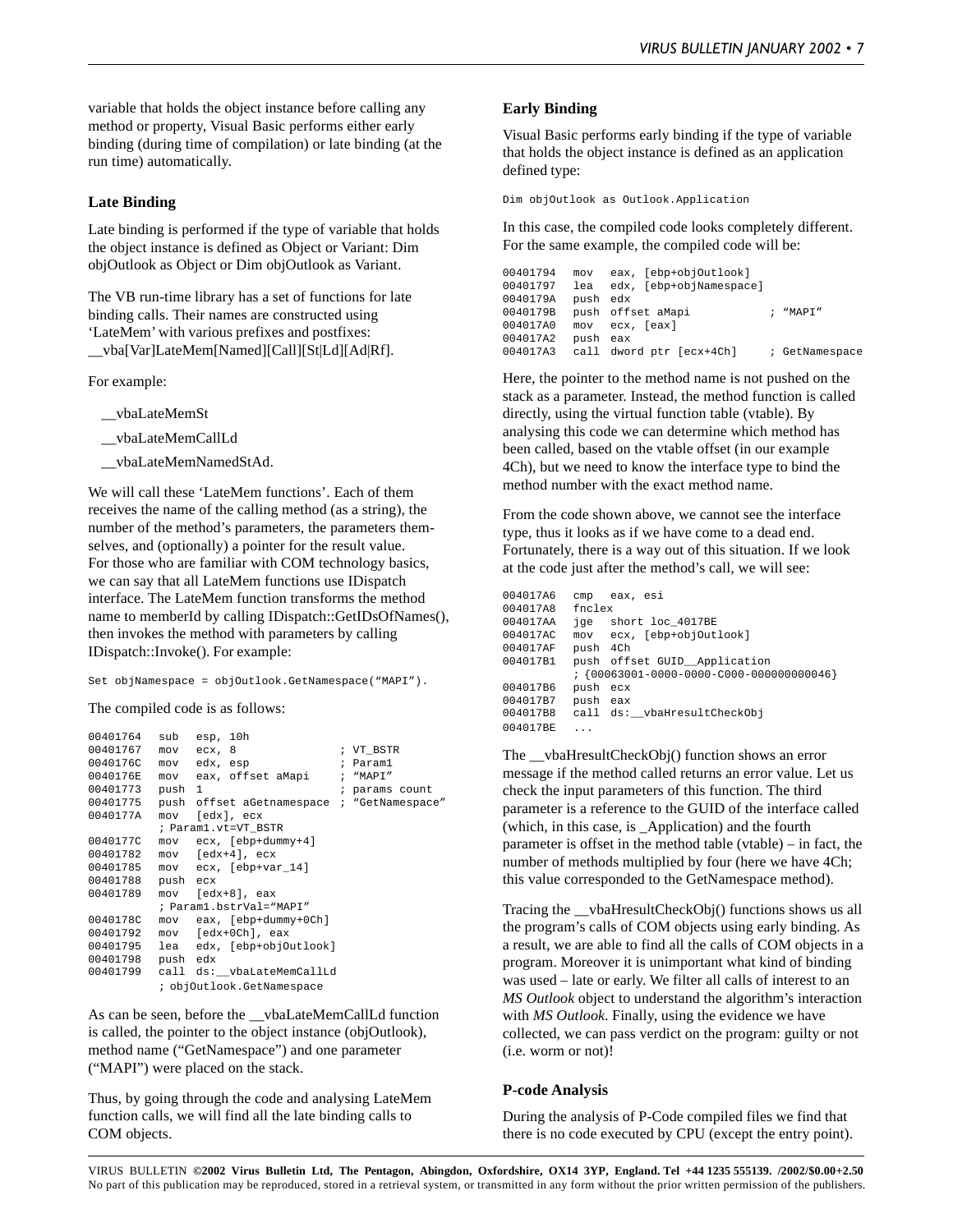All procedures are compiled into byte code, which is interpreted, controlled and run by Visual Basic's run-time library. Of course, such code needs different data to organize work with objects, local procedures data, constants, and so on. Therefore, the format of sInitData is slightly different.

In the process of investigating sInitData and its substructures, we look at the module description tables (in fact, these are descriptions of classes). Among other data there is a table of constants that is used by P-Code. Every module has its own table. These constants are references to strings, GUIDs, declared and run-time functions. Note that these tables are not present in files compiled in native code. Of course, this is understandable – all references to constants are already put into executable code. The following is an example of a constant table:

| 004017CC | dd |                    | offset rtcShell             |              |                                              |
|----------|----|--------------------|-----------------------------|--------------|----------------------------------------------|
| 004017D0 | dd |                    | offset aCProgramFilesN      |              |                                              |
|          |    |                    |                             |              | ; "C:\\ProqramFiles\\NortonAntiVirus\\*.dat" |
| 004017D4 | dd |                    | offset aOutlook applic      |              |                                              |
|          |    |                    | ; "Outlook.Application"     |              |                                              |
| 004017D8 | dd |                    | offset rtcCreateObject      |              |                                              |
| 004017DC | dd | offset             | aMapi                       | $\ddot{i}$   | "MAPI"                                       |
| 004017E0 | hb | offset             | aGetnamespace               |              | ; "GetNameSpace"                             |
| 004017E4 | dd |                    | offset aOutlook             | $\mathbf{r}$ | "Outlook"                                    |
| 004017E8 | dd | offset aGuest      |                             |              | ; "Guest"                                    |
| 004017EC | hb | offset             | aPassword                   |              | ; "password"                                 |
| 004017F0 | dd | offset             | aLogon                      | $\mathbf{r}$ | "Logon"                                      |
| 004017F4 | hb | offset             | aAddresslists               |              | ; "AddressLists"                             |
| 004017F8 | dd | offset aCount      |                             | $\mathbf{r}$ | "Count"                                      |
| 004017FC | dd |                    | offset aCreateitem ;        |              | "CreateItem"                                 |
| 00401800 | hb | offset             | aAddressentries             |              |                                              |
|          |    | ; "AddressEntries" |                             |              |                                              |
| 00401804 | dd |                    | offset aRecipients          |              | ; "Recipients"                               |
| 00401808 | dd | offset             | aAdd                        | $\ddot{i}$   | "Add"                                        |
| 0040180C | dd | offset             | aSubject                    |              | ; "Subject"                                  |
| 00401810 | dd | offset             | aBody                       |              | ; "Body"                                     |
| 00401814 | dd | offset             | aAttachments                |              | ; "Attachments"                              |
| 00401818 | dd | offset             | aSend                       |              | ; "Send"                                     |
| 0040181C | dd | offset             | aLoqoff                     |              | ; "Logoff"                                   |
| 00401820 | dd | offset             | a vxv                       |              | $i$ ". $vxv$ "                               |
| 00401824 | dd | offset             | kernel32 OpenProcess        |              |                                              |
| 00401828 | dd | offset             | kernel32 GetExitCodeProcess |              |                                              |
| 0040182C | hb | offset             | rtcDoEvents                 |              |                                              |
| 00401830 |    | dd offset          | rtcGetTimer                 |              |                                              |
| 00401834 | .  |                    |                             |              |                                              |

Here we see that the names of all COM's object methods are present in this table. Even a simple analysis of these strings gives us the opportunity to detect an Internet worm in a program with a high probability. In addition, it is possible to analyse P-Code itself. Such analysis shows us all COM's methods calls as Native code analysis does. However, this variant is more difficult and more laborious and it needs in-depth knowledge of P-Code structure and its additional data, so we shall not examine this method here.

#### **Conclusion**

Usually, we finish our articles with a warning, saying that the situation on the virus front goes from bad to worse. This time, however, we can turn our backs on tradition. In spite of the apparent difficulty, it is not difficult to write generic detection procedures to reveal Visual Basic worms, regardless of the code's type. Thus, in this case, we are able to say that the situation has gone from bad to better.

# CONFERENCE REPORT

### AVAR 2001

Helen Martin

December 2001 saw the fourth annual conference of the Association of Anti-Virus Asia Researchers (AVAR). The inaugural event of the Association took place in Hong Kong in 1998, and it was to this spectacular city that the conference returned in 2001, this time, co-hosted by the Information Security Special Interest Group of the Hong Kong Computer Society.

The single-stream event boasted some 19 papers and two panel sessions over the two days, all papers were presented in English, with simultaneous translation into Putonghua available.

Following introductory addresses from Seiji Murakami, Chairman of AVAR, Sunny Lee, Vice President of the Hong Kong Computer Society, and from Alan Wong, Director of Information Technology Services for the Government of Hong Kong, the papers began with keynote and honorary speeches.

*Frisk*'s Vesselin Bontchev gave a keynote address on the responsibilities of the anti-virus researcher, during which he declared educating users to be a waste of time and that a better idea would be to *force* users to 'behave properly', suggesting that one way to do this might be to get *Microsoft* involved. Conversely, Vesselin advocated education of another kind – that of anti-virus researchers, in an attempt to ease the growing burden on today's experts. He indicated that the number of competent top-level anti-virus researchers is extremely small and one thing that is vitally important for the industry is the education and preparation of new anti-virus researchers.

Jan Hruska, CEO of *Sophos Anti-Virus*, followed with a speech entitled 'Is Virus Writing Really That Bad?'. He concluded that yes, virus writing is always bad, but that the punishment should fit the crime. History was made early on in proceedings as, following a brief exchange after Jan's speech, Drs Hruska and Bontchev agreed to, well, agree.

Zhang Jian of the China Accredited Laboratory Anti-Virus Products Testing and Certification Center reported on the progress in the anti-virus field in China, and there were updates on the current status of cybercrime in Japan and Japan's Information Security Policy, from Masao Tatsuzaki of Japan's National Police Agency Community Safety Bureau and Takashi Kume of the Ministry of Economy, Trade and Industry of Japan, respectively.

Robert Vibert brought more word from the trenches, representing members of the Anti-Virus Information Exchange Network of which he is moderator. Although this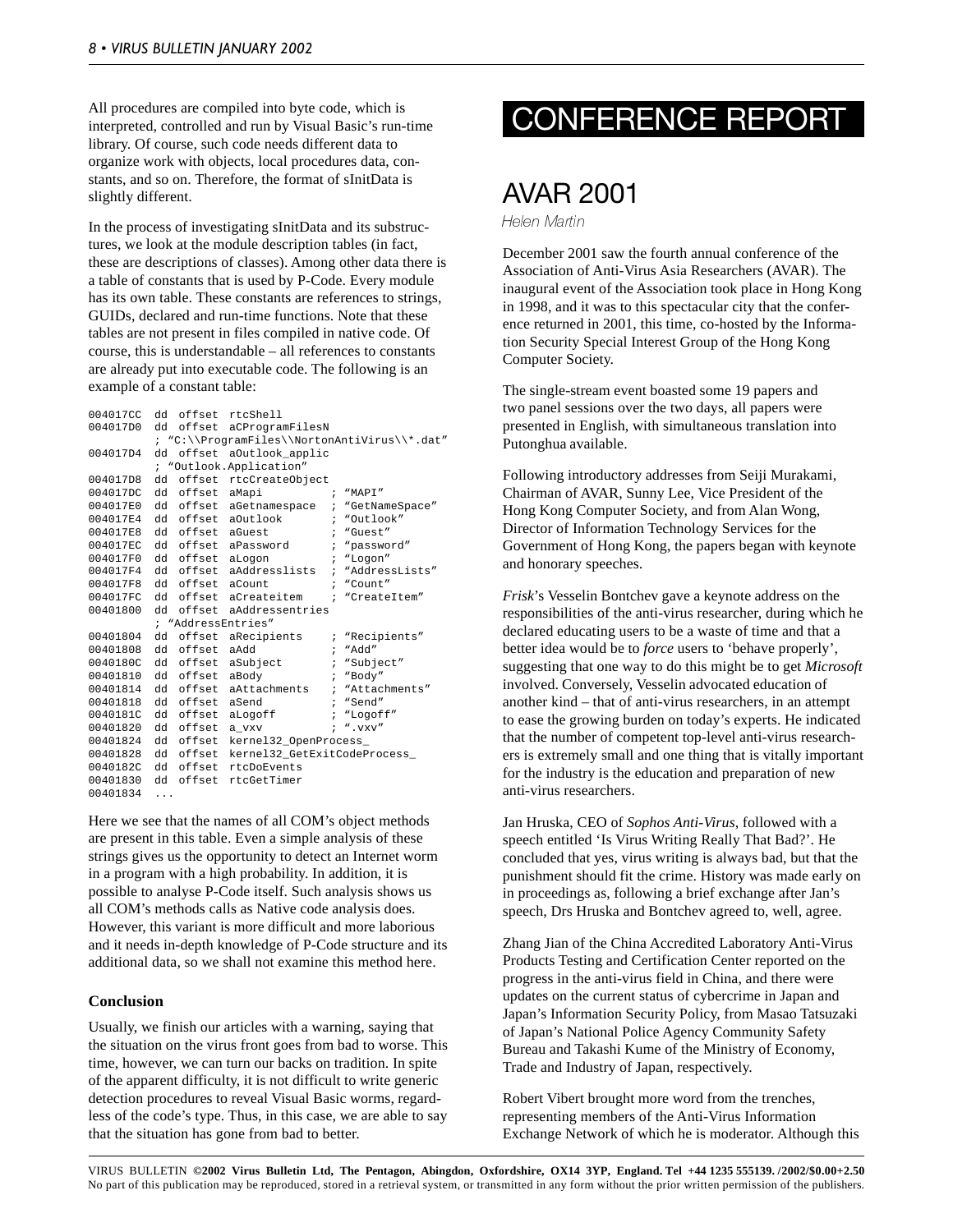was a continuation of a theme begun just a couple of months earlier by David Phillips at VB2001, Robert's presentation generated a good deal of interest.

Tuesday evening's banquet was a themed event, the organizers having chosen 'Anti-Virus Begins with Education' as an appropriate topic. AVAR Vice President Karen Cheung began with an old saying: 'It is better to light a candle than to curse the darkness'. And to demonstrate her point, the banquet hall was plunged into darkness before she lit a single candle followed by a chain of candles, slowly lifting the room from darkness. Rather than an economy drive, her candles represented education building a stronger force of anti-virus and awareness of information security. Hijacking Karen's analogy, Vesselin Bontchev, heckled from the floor that a technological solution (turning the electric lights back on) would have been even more effective.

Following her address, Karen introduced three young students from a local college who presented some of their work: two games and two short cartoons intended for children with an educational message, teaching the basics of computer security.

The following morning saw a number of delegates blearyeyed, not from over-consumption of alcohol at the previous evening's festivities, rather as a result of a new malware outbreak having kept their telephones ringing from the small hours. While Badtrans.B was beginning to plateau, W32/Goner.A had stolen the limelight, though this was much to the surprise of many attendees, so lacking are Goner's methods in sophistication.

In her keynote address, Eva Chen, co-founder of *Trend Micro* went out on a limb in presenting the myths of virus protection, confessing that she (and in fact the whole industry) had been lying to the user community for years since the honest truth is that anti-virus products cannot protect against new viruses. She posed the question: has vaccination *ever* worked?

Dennis Longley, Visiting Professor at the City University of Hong Kong, put a whole new angle on matters. He challenged Vesselin Bontchev's belief that 97% of users are stupid, or just don't care, his own view being that 97% of users merely believed that the IT industry would provide them with a system that works. The uncomfortable question left for delegates to ponder was is it 97% of the IT industry that are the idiots?

Kyuchul Han of *Ahnlab* speculated on the future of ASP deployment, using *Ahnlab*'s own anti-virus ASP service, *myV3*, and integrated security ASP service, *Security Clinic* as examples. *F-Secure*'s Katrin Tocheva took us through the different types of Internet worm and their spreading methods, while *Network Associates*' François Paget highlighted that virus authors are wising up to the fact that the anti-virus community is quick to react and thus increasingly looking at ways to spread their creations with maximum speed.



During the final panel session, panel members Dennis Longley (Queensland University of Technology), Igor Muttik (*Network Associates*), David Banes (*Symantec*) and Nick FitzGerald (independent) were asked for their predictions for the future of viruses over the coming year. They predicted an acceleration of what has been seen over the last couple of years, with malware becoming increasingly 'network security vulnerability aware'.

#### **AVAR and EICAR in Mutual Support**

As is traditional, the end of the conference was followed by the Annual General Meeting of the members of AVAR. Following discussions between the directors of AVAR and the chairman of EICAR Rainer Fahs, an agreement of mutual recognition and cooperation was signed at the AGM by the chairmen of both organizations as part of a new initiative for a Cyber Defence Alliance (CDA).

EICAR's CDA is a framework designed to encourage any endeavours to create a user-friendly information society, its objective being to combine efforts worldwide to support any initiatives or programmes that would help towards achieving a more secure information society.

This global initiative includes legal frameworks, research, technical measures and organizational cooperation, including worldwide cooperation with anti-virus and security organizations, support of the EC convention on Cyber Crime, and support of research which stipulates enhancements in defence mechanism. The CDA strives toward such goals as global warning and reporting systems, unified naming conventions, government certification and licensing schemes for AV vendors and better education and awareness. Rainer Fahs pointed out that the members of EICAR are aware that this is a tremendous task, and these are ambitious goals. More details will appear on the CDA in the forthcoming issue of *VB*.

Though no larger than previous years' conferences, AVAR 2001 attracted a very broad international spread of delegates and a wide-ranging programme covering technical, ethical and practical issues presented by some of the top names in the industry was well-received by all. AVAR 2002 will be held in Seoul, Korea, with further details to be announced on the AVAR Web site in due course (see http://www.aavar.org/.)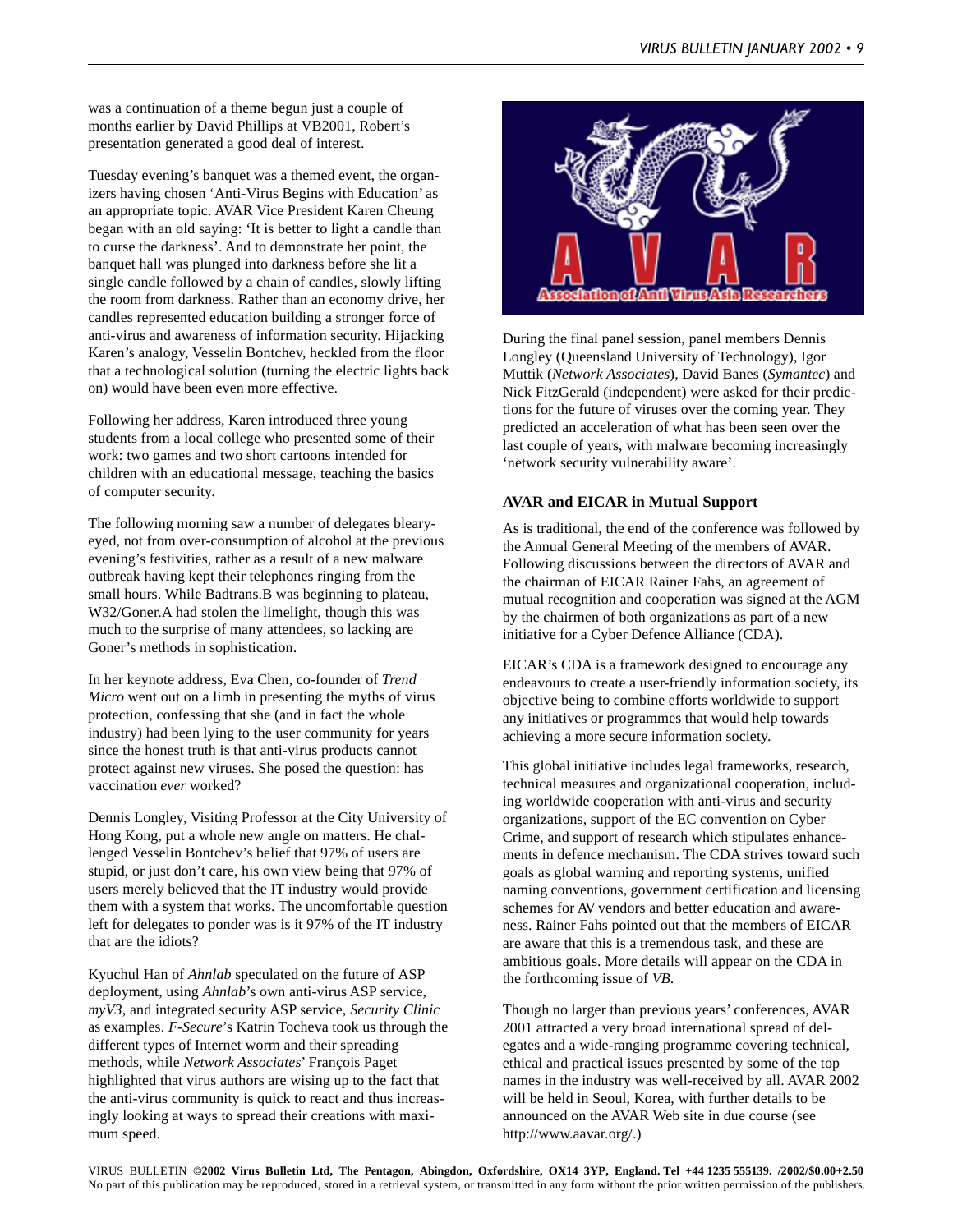# FEATURE

### Peer-to-Peer Swedish Style

Jaak Akker SIG Security, Sweden

Recent statistics show that the 120 largest corporations in Sweden employ a total of 900,000 people. Of these, 500,000 work outside Sweden. The wise AV professional will realize immediately that this equates to 500,000 PCs and as many mail accounts outside the country (since, today, almost every employee has both a PC and a mail account).

Given that the total work force in Sweden is about 4.5 million, the relative percentage of workers and their PCs located outside the country is rather large. Inevitably, this means that virus propagation within the country is enhanced by the large number of mailboxes connected to subsidiaries of Swedish companies all over the world – not to mention the fact that sending emails has become a popular pastime during the dark winter months when in some parts of Sweden the sun never rises!

#### **SIPS SIG Security Malicious Code Committee**

Since August 2000, a group of Swedish AV professionals has been meeting on an irregular basis. Given the statistics outlined above, it is not surprising that members of the group represent corporations that, together, have local branch offices or subsidiaries in almost every country worldwide.

It all began with a seminar organized by the *Swedish Information Processing Society's Special Interest Group Security* (*SIG Security*). *SIG Security* is Sweden's largest association of information security professionals. Currently its membership totals 2600.

Members of *SIG Security* cover a broad spectrum of IS professionals, ranging from information processing students to corporate security managers who represent companies with as many as 200,000 employees.

Of course, not all members of *SIG Security* are interested specifically in malware issues. With this in mind, *SIG Security* has instituted the concept of a number of smaller groups for sharing experience in specific areas.

As the association is based on voluntary work, there has to be a driving force strong enough to develop and maintain these groups through the inevitable obstacles that arise when getting two or more people together.

The core motivation and driving force behind these groups



is one of the strongest there is (no, not sex!) – self-interest. As many have experienced, sharing one's own concerns, griefs and laughter with peers is one of the most rewarding ways to interact with others.

#### **The Woes of a Security Expert**

Many security experts working in large corporations have become accustomed to hiring a

consultant whenever in doubt or dire straits. Anyone who attempted to hire a virus protection consultant when, in the pre-Melissa days, anti-virus matters weren't high on the agenda, would have found it a shocking and deeply disturbing experience. Searching the consultant market for somebody skilled in protecting corporations from malware showed that there was no expertise to hire. And when I say none, I mean *none* – not even for money!

Of course, you could always ask your vendor for assistance, but, in general, vendors' experience is limited to how you should apply their own product.

Managing corporate AV protection is a far more complicated task than simply distributing AV software updates. It is a matter of organizing staff and developing service levels, as well as creating alerting mechanisms, early warning systems and reporting channels for the malware incident response teams.

In addition, managing corporate AV protection is about obtaining and maintaining funding by balancing on the razor edge between failing severely in your malware protection and overperforming in such a way that your budget will be cut for the next year. It is about getting a second opinion on all matters – the architecture, the products, the cost for the staff and so on.

Often, being a security manager is about being lonely with your concerns, fumbling when trying to achieve your goals. Those who specialize in AV protection are isolated still further, as both the target and the methods change rapidly.

The longest period of time during which the malware threat was relatively constant in its nature was between 26 March 1999 and 18 September 2001 (which, of course, is the period between Melissa and Nimda, when preventing massmailers was *the* trick of the AV trade) – barely 18 months! To say that it never gets boring is an understatement. Someone once said 'You only live twice: once when you are born and once when you are trying to thwart a major virus outbreak in your corporation.'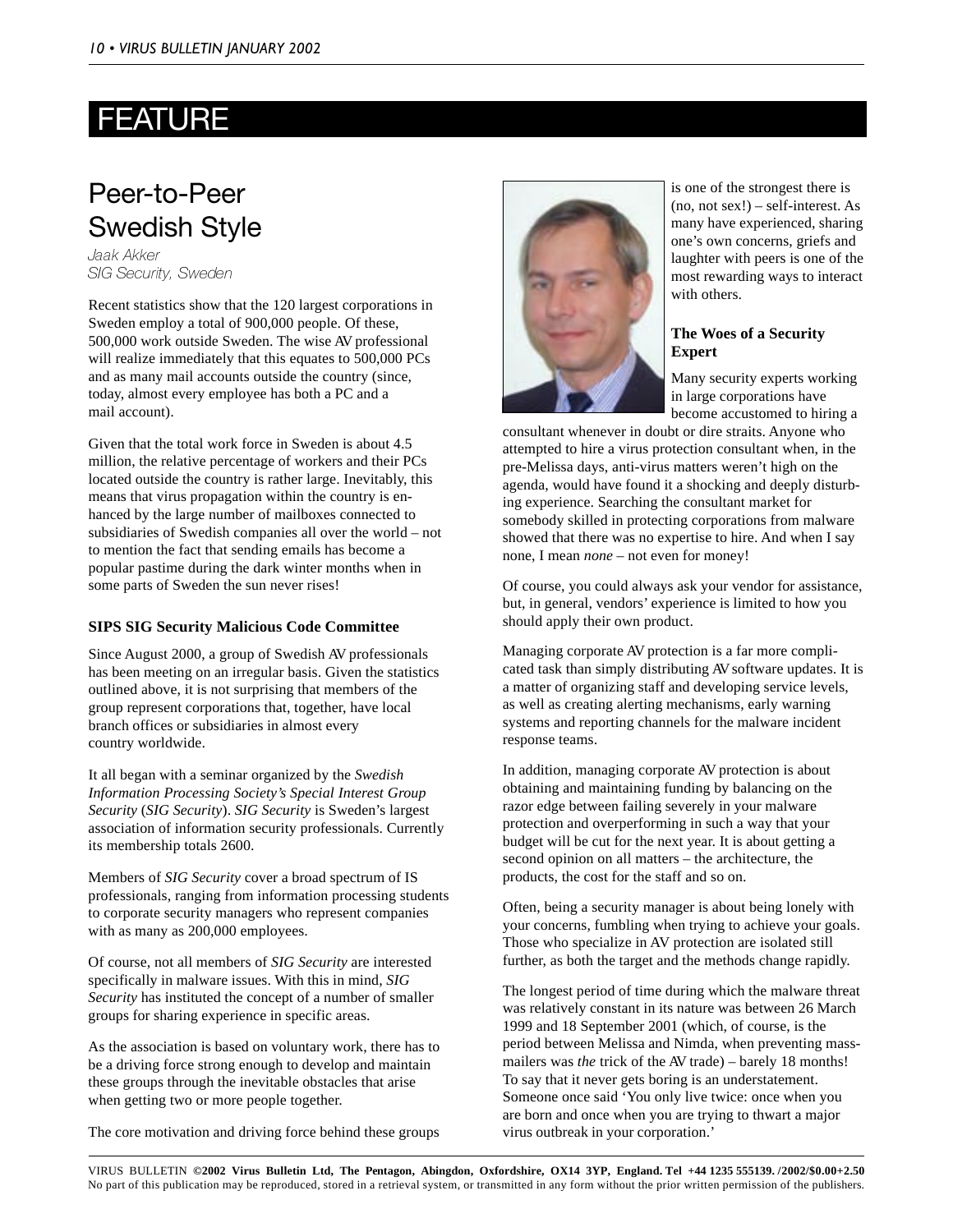All of these problems have a solution: the peer group. Peers share your concerns, they are eager to share their experience, since they know that it means you will share yours with them. Finally, a peer group is an excellent debriefing forum, since there are few other people who understand the unique nature and consequences of malware outbreaks in the corporate environment.

#### **Assembling Peers**

So, how does one go about creating a peer group? Well, we were able to read about how the *Anti-Virus Exchange Network* (*AVIEN*) was started in a feature in *Virus Bulletin* a few months ago (see *VB* August 2001, p.14).

However, the *SIPS SIG Security Malicious Code Committee* was started following a lunch-to-lunch seminar on malware. The seminar was organized by *SIG Security* on the classical scheme of 'how to improve things':

- Where are we at now? (It is a mess.)
- Where do we want to be? (We want orderliness in our malware protection.)
- What steps do we have to take to get there?

One of the few vendor-independent anti-virus consultants presented an excellent and thought-provoking talk at the seminar on the nature of viruses.

Working in small discussion groups, participants began to recognize some common problems, which they subsequently shared with the rest of the seminar group.

Of course, not all problems are common. One participant from a military organization told how a malware outbreak in a regiment had resulted in an economic gain, since regular military training had been disrupted. Savings in fuel and staff field service *per diem* were considerable. His question was how do you motivate management to spend more money on AV software? Unfortunately, the participant in question did not return.

Finally, as part of the seminar programme we had invited representatives of the major AV companies in Sweden to participate in a debate on the future of the malware arena. On this occasion it was a little disturbing to realize that they did not know much about the future either!

### **Meeting IRL**

As usual after *SIG Security* seminars, the most valuable aspect highlighted by participants in their evaluations of the event was meeting peers and holding informal discussions in the bar.

After the seminar, a group of participants formed an agreement to meet on a more regular basis. We agreed to meet in real life (IRL). To our taste, meeting IRL has many advantages over IRC and mailing lists. For example, there is the multimedia aspect: when meeting IRL discussion of

architectural configuration can be aided by drawing on a white board. Arguments and different angles which could take months to evolve through mailing list discussions can be covered within half an hour.

Another very important aspect of meeting IRL is the degree of certainty that goes with any communication. When meeting IRL, linguistic interjections as well as facial expressions and body language, allow us to interpret what significance we should attribute to a statement. Communication by mail, on the other hand, lacks any of these useful indications.

Our meetings are held a couple of times a year, although additional exchange by mail takes place more frequently. When there is a major malware outbreak, we try to give each other early warnings, however this is not our main aim, nor do we have any explicit rule about this. The winning formula of *SIG SEC* is the interchange of personal experiences.

In order to give our meetings some structure, the format is as follows: a lecture in the morning, followed by lunch, followed by another lecture – lectures are usually given by someone from the group. Examples of themes for these lectures and the discussions which continue thereafter include, 'The corporate AV architecture' and 'Parameterization of server AV protections software from a performance point of view'.

At our December 2001 meeting we welcomed a representative of *Microsoft* who elaborated on *Microsoft*'s new security initiative. However, the core objective of the group is to share our own experiences. On many occasions, by the end of the meeting our members will have obtained as much information during one day as a consultant would have charged them two weeks-worth of work for writing a report on.

#### **Rules**

We have never discussed specific products and vendors during plenar sessions. This is not a formal rule, but I guess that everybody has the notion that such discussions will very easily end up with a 'My vendor is bigger than yours' discussion, from which no one will benefit. We do, however, have a number of rules:

1. We don't write protocols.

First, writing protocols is time-consuming and nobody wants to do it. The other reason that we don't write protocols is that anything written may be lost and found by somebody else. Remember that many of our discussions revolve around weaknesses and vulnerabilities in our respective environments which, from a security viewpoint, would not be sensible to disclose.

We do not want the content of our discussion to reach the daily press either. What would be considered to be the normal crop of viruses on a 'quiet' day would make the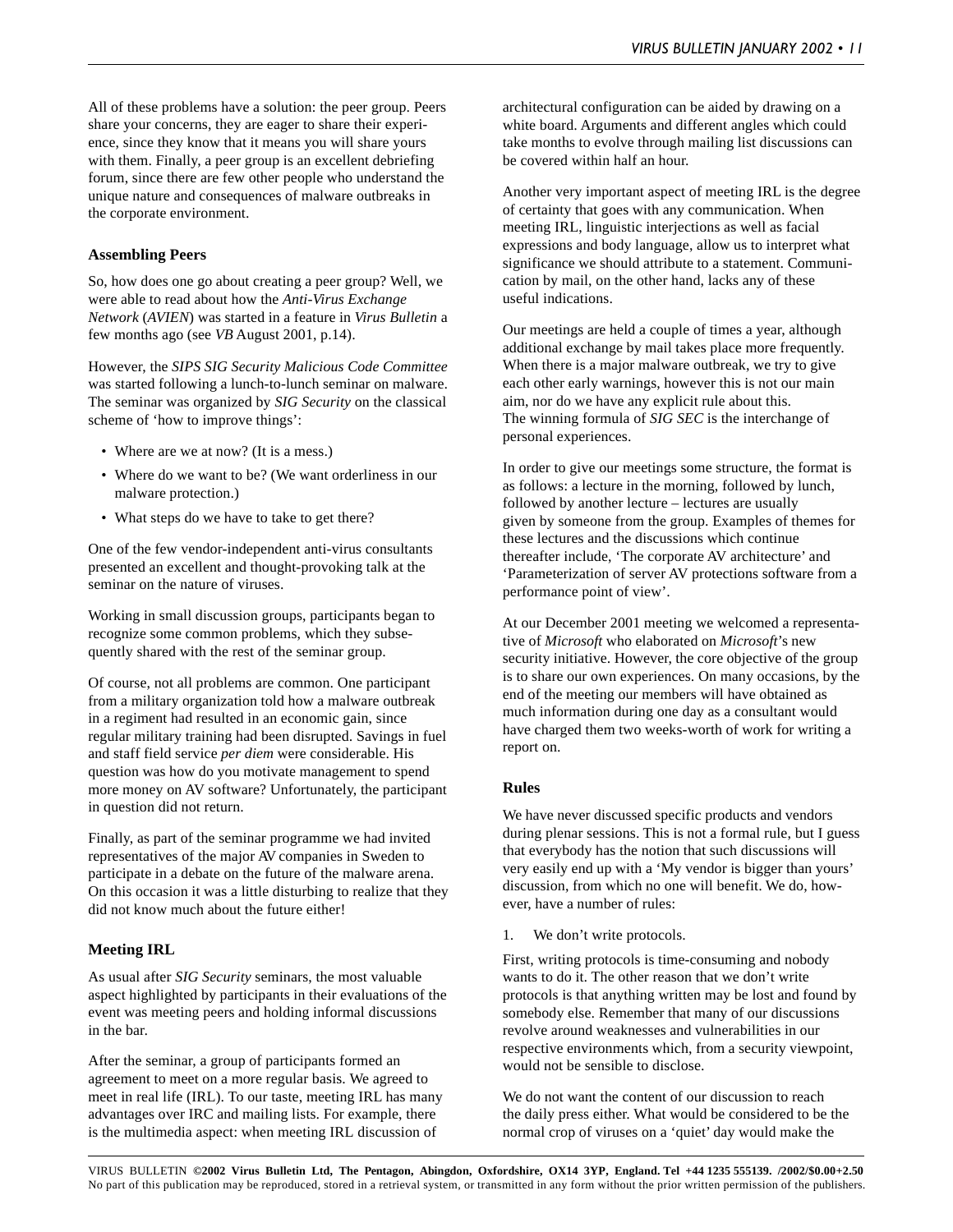headlines of the tabloid papers if revealed – how difficult<br>would it be explain to the public that viruses that are *caught* **SHOWCASE** would it be explain to the public that viruses that are *caught* before they enter an organization are not a problem? As mentioned at the start of this article, a number of members of the group represent trans-national Swedish companies, and from two State agencies that the media just love to write about. This is also one of the reasons for our second rule.

2. We accept new members only by elective consensus.

We accept new members only by elective consensus of the whole committee ('consensus' is the Swedish way of doing things). There are a number reasons for this. For example, we do not want any AV vendors in the group. This is because a great deal of the information we reveal in our discussions would be highly advantageous to vendors in a licence-negotiating situation.

Furthermore, we want all members of the group to contribute to the discussion. (A couple of years ago I chaired another experience exchange group, several members of which were retirees who seemed to be there just to have a nice chat. Consequently, agendas were spoiled and those members who were genuinely busy stopped coming to the meetings because of the small talk.) Our third rule of membership is also for this reason.

3. Members must work in a corporate environment.

As mentioned previously we want all members to make valid contributions to the group. We feel that running malware protection in a 200-employee company is a completely different ball game from doing so in a large corporation.

#### **A Common Goal**

As you may see, our group has many things in common with *AVIEN*. We love the initiative of *AVIEN* and encourage our members to join (at least those who can afford it – these days some businesses won't even fork out enough money to buy a pencil!).

As our group has been run on a voluntary basis, we are currently in mid-discussion as to whether the group should be administrated by one of the member's companies, just as *Segura Solutions* acts as administrator for *AVIEN*.

Like *AVIEN*, we have issued a code of conduct (see *VB* June 2001, p.13). However, *AVIEN*'s code is geared towards the anti-malware professional, whereas our code of conduct is not technical and is intended to be geared towards 'aunt Lizzie in Tallahassee'. We feel that it makes sense for every computer user to take a stand on the issue of ethical behaviour and hope that our code will help to educate computer users in general.

Malware is a concern for the common Internet user. We know that the Internet brings trouble. And if *we* who have the detailed knowledge won't ring the bell in our respective societies, who do you think would?

# A Confusion of Tongues at Babel?

Frank W. Felzmann, BSI, Bonn Guenter Musstopf, perComp-Verlag, Hamburg

The naming of viruses has presented a problem since the dawn of the 'virus era'. In 1991 the Computer Anti-virus Research Organization (CARO) published a set of now well-known conventions for virus naming. Rules were defined for the selection of names as was the basic syntax and the terms 'family' and 'variant'.

Nevertheless, only a small number of manufacturers of antivirus scanners use CARO names in their products and virus descriptions today. At present, most manufacturers use only the notation <name>[.<variant>][.<length>] as well as the prefixes for macro viruses such as W97M/. Due to the fact that the analysis of new viruses is a time-consuming process and that cooperation between anti-virus manufacturers has not always been good, many different aliases have been used.

It is not only the number of viruses and other malware that has grown over the years. New types of virus, such as macro and script viruses, as well as worms, Trojans, backdoors and other malicious software have appeared. The first 'mixed-type' virus was the so-called 'multipartite virus', this was able to infect executable files as well as boot sectors and MBRs.

#### **Current Naming**

The intention of the AV scanner developers was to use additional prefixes and postfixes in order to give users some basic information about the features of a virus reported by a scanner. Unfortunately, each manufacturer defined their own prefixes and postfixes (for example: 'Trojan/', 'Trojan.', 'Troj.', 'Troj/' and 'TR.' for a Trojan) as well as delimiters (for example: '/' '.' '\_').

Furthermore, a prefix such as 'Multiplatform/' does not provide the user with any concrete information about the platforms under which the corresponding malware will be active. The same holds true for the prefix 'O97M/' because it does not state which *Office 97* products may be infected by such a macro virus.

An additional problem has arisen from the fact that an increasing amount of malware has been developed which falls into different 'types', like the early multipartite viruses. For example, Badtrans.B is a worm as well as a Trojan. Another problem arises with viruses that affect a number of platforms (e.g. CodeRed.C: *Windows NT*, *2000*, *XP* and *IIS*). It is not practical to use all available prefixes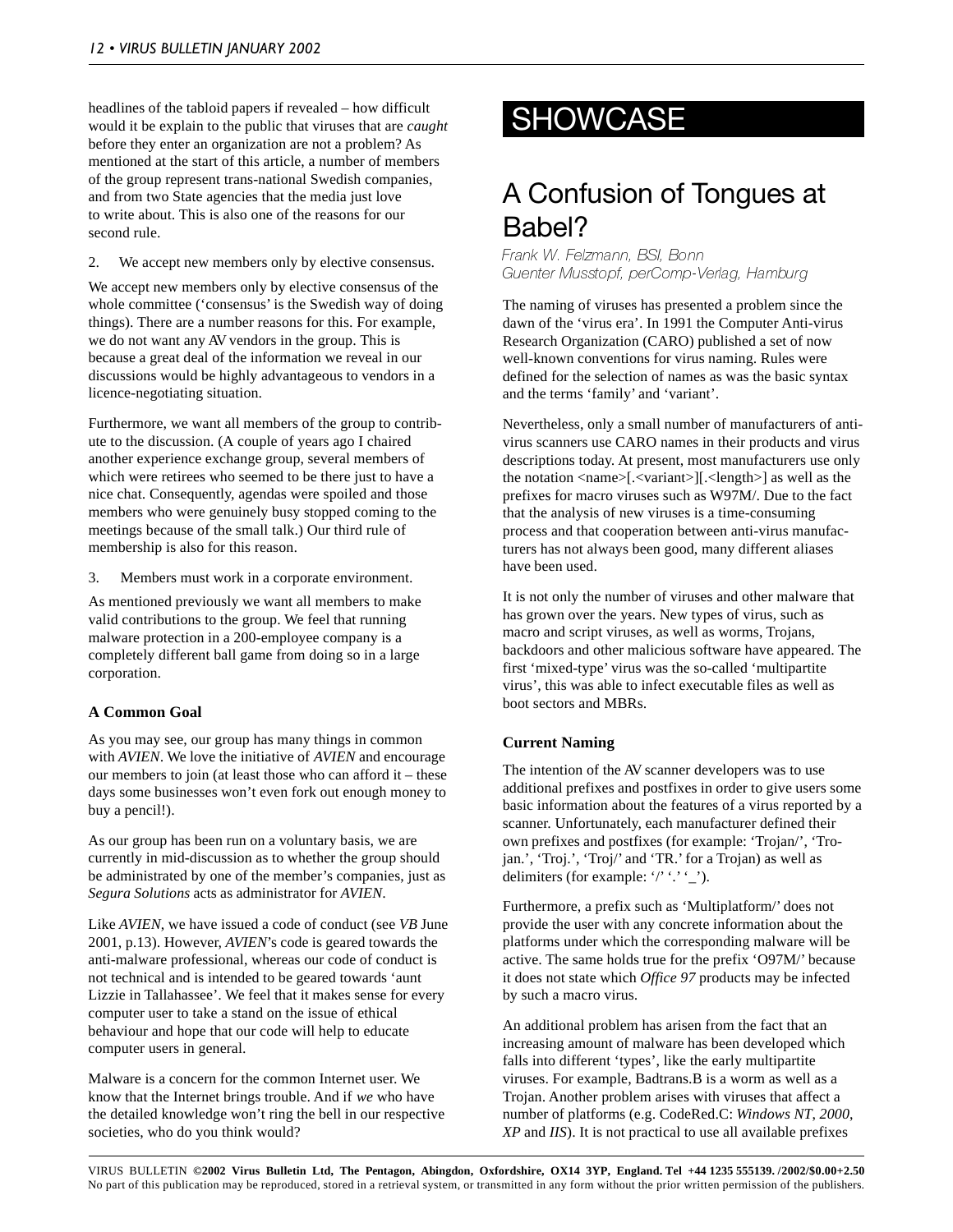and postfixes in the scanner reports. Therefore, more and more manufacturers are misusing alias names, such as W95/Badtrans.B@mm alias 'I-Worm.BadtransII', 'Trojan/ Badtrans.B' and 'Win32/Badtrans.B', in their full text malware descriptions. This is somewhat confusing for many users. For example, a user might search in the database of malware descriptions for 'W95', 'Win32', 'I-Worm' or 'Trojan' and not for 'Badtrans'.

#### **A Meeting and a Proposal**

During the *Virus Bulletin* Conference 2001 a brief, unofficial meeting was organized during which a small group of anti-virus professionals discussed the issue of naming malware. The discussion was based on the paper 'Identification of malware from the user's point of view' by Frank W. Felzmann, Klaus-Dieter Moeller and Guenter Musstopf. A shortened version of the paper was made available to all conference delegates.

The paper gives more information about the present preand postfixes of malware names along with some examples of present naming. Furthermore, it presents a proposal for the future of malware naming. The basic idea is that three levels of information should be made available:

- malware name (including variant, such as Badtrans.B)
- classification
- full text description.

The malware name is used in the scanner report. The preand postfixes are substituted by the classification, but this is not a replacement for full text descriptions, which are stored in a virus database developed and maintained by the AV manufacturers.

#### **Classification**

The classification should contain (a minimum of) the following information:

- Type of malware: e.g. file, boot, macro virus, worm, Trojan, backdoor, dropper etc.
- Platform: operating systems or application software (such as *MS Office*) under which the malware is able to work.
- Distribution techniques: e.g. slow-infector, fastinfector, mass-mailing, LAN, WAN etc.
- Payload: e.g. no payload, temporary, permanent, overwriting infected object, physically overwriting, manipulating data files, stealing information, manipulating registry etc.
- Disinfection: information about disinfection (e.g. possible, impossible etc.)

Additional information may be given, such as extension of infected objects, size of code and programming language (e.g. VBS or JavaScript). For example:

| Name:                    | Magistr.B                                                                                                              |
|--------------------------|------------------------------------------------------------------------------------------------------------------------|
| Type:                    | worm, virus                                                                                                            |
| Platform:                | Win32                                                                                                                  |
| Programming<br>language: | Assembler                                                                                                              |
| Distribution:            | mass-mailing                                                                                                           |
| Payload:                 | deletes files, overwrites (CMOS, flash<br>BIOS) deactivates ZoneAlarm,<br>manipulates WIN.INI and<br><b>SYSTEM INI</b> |
| Disinfection:            | infected files which are locked must<br>be deleted manually.                                                           |

At present some names are doublets. For example, 'Marijuana' is the alias of the boot virus Stoned as well as Win32/Marijuana@mm. The two names differ only in their pre- or postfixes. This would not cause a problem for the proposed notation. In this case the database will output two (or more) classifications.

The advantage of the classifications database is obvious. If new malware is found, entries can be added easily. If new types of malware appear, the database can be extended without changing the existing database entries.

#### **The Future**

There is a lot of work to be done. First, the structure and features of the classification need to be defined. For this purpose an active group of experts – representing both AV manufacturers and users (administrators) – will be established which will attempt to solve this task.

Also, a database for classifications must be developed. The idea is that this database is freeware which can be accessed by all users and companies regardless of which AV scanner they are using. The only investment for the manufacturers is to develop and maintain a utility which maps their names to the standard names required by the classifications database.

We believe that there is a good chance for such a project to succeed. Cooperation between anti-malware manufacturers is currently very good, as indicated by the fact that the number of different aliases for new malware has decreased over the last few years. Finally, we would like to mention that CARO is working on an extended version of the CARO conventions. The target group for the new notation will not be users and administrators but mainly malware research centres and developers of malware scanners.

Currently we are seeking active experts who would be willing to invest some time in getting involved with this project. We plan to organize the first meeting of this group during the *Virus Bulletin* 2002 Conference (New Orleans, 26–27 September 2002). A copy of the above-mentioned paper can be obtained by emailing gm@percomp.de and please send any questions or proposals to the same address; we welcome your comments.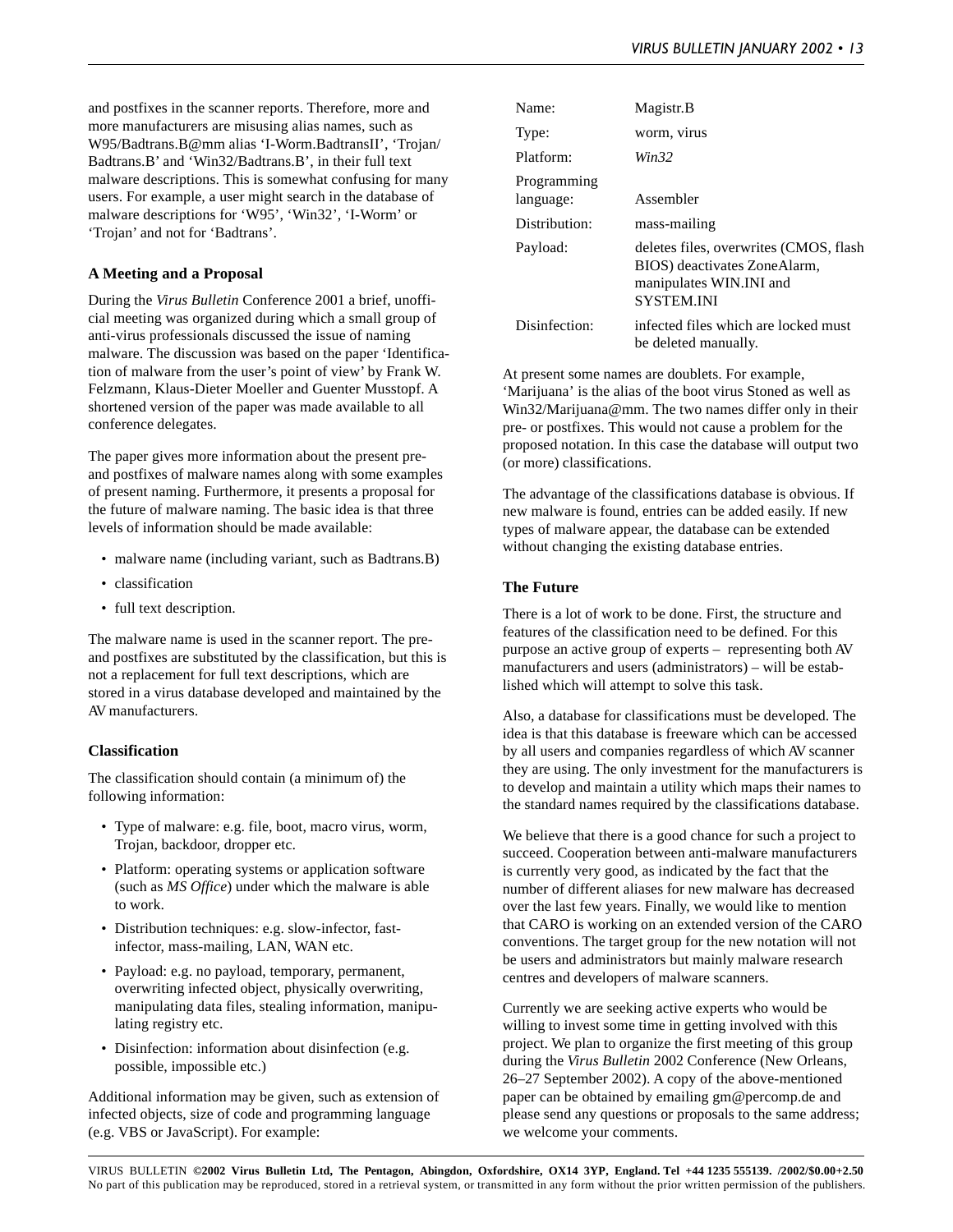# **OPINION**

### Trouble Makers

Andreas Marx, AV-Test.org University of Magdeburg

It is a fact that no software – besides a single 'Hello World' program – is completely free of bugs or unintended sideeffects. This applies not only to operating systems and *Office* applications, but also to anti-virus software.

Today's anti-virus scanners are very complex pieces of software. A small mistake in the program code or virus definitions can result in a small problem, such as a miss of a non-ItW virus, or a much bigger problem such as a crash – which is particularly serious if the program protects a server or Groupware system. Stability is one of the most important issues here: scan all incoming and outgoing traffic, but please don't crash!

#### **History Lessons**

In history we have had a few good examples of such crashes, especially on damaged or corrupted files. I can remember a problem in *Dr. Solomon's* anti-virus solution when scanning a 32-byte-long EXE file: only the normal MZ header was available, but the rest of the file was missing. This caused an exception fault in the commandline scanner.

OLE2 files also caused a lot of trouble in the past. The first macro virus scanners used the *Microsoft* OLE implementation, which worked quite well for standard files, but usually caused problems if the files were slightly damaged. Very fast, vendor-own implementations were developed, which included proper error checks to avoid crashes or infinite loops in the internal OLE file structure.

A few years later, Costin Raiu published an article in *Virus Bulletin* called 'The Little Fixed Variable Constant' (see *VB* October 1999, p.8), which discussed OLE documents having a 4 KB block size instead of the standard 512 bytes. A lot of programs simply ignored the files or did not find any virus, which could be fixed in later releases, because it was only an academic issue. However, at least two programs crashed – and that should not happen.

Usually, such malformed documents do not exist in a (relatively) trusted environment, such as within an organization. However, an attacker can send nearly anything to a company using email. These emails could contain viruses, may be malformed and so on, and their content can never be trusted. Usually, these will be scanned at the email gateway or  $-$  if this does not exist  $-$  in the Groupware environment, such as *Exchange* or *Notes*. And now the files are in the middle of an important, trusted environment, but still they can contain nearly any surprise.

#### **In the Archives**

On the Bugtraq mailing list a few months ago there was a posting about archive files like ZIP or ARJ, which contain files with names such as 'NUL.EXE' or '../NAME.EXE' (see http://www.securityfocus.com/archive/1/196965). The author looked at standard unpackers and found many problems: file names with reserved DOS names such as NUL, CLOCK\$, AUX or PRN can cause *Windows 9x*-based systems to crash or simply to print out a file during extraction. *Windows NT*-based systems were not immune, but the trouble was limited.

We investigated how virus scanners would react if they found such a file: only one program crashed out of about 30 tested, but only two thirds were able to detect the viruses inside these files. In particular, this happens if they try to extract the file to disk under the name which is stored in the archive, which is not possible. A random name should be used instead, or the file should be scanned in memory – consider memory-mapped files in *Win32* environments or a RAM disk, for example.

However, this is only a small issue. A more interesting method is to embed files in an archive which contains files with names like '../NAME.EXE'. Such archives cannot be created using standard *Win32* tools, but can, for example, under Unix-based systems.

However, I was too lazy to start *VMware* so put a file in an archive with a name like 'XX\_NAME.EXE' instead. Later, I changed the 'XX\_' to '../' using a hex editor. It should be noted that this has to be done at two positions in ZIP files (simply use search and replace), but at only one location in ARJ archives. And, of course, more than just one '../' can be used for this – I used it up to six times for a test.

#### **Put to the Test**

At first, I tested archive programs and observed that nearly all of them were vulnerable and dropped the archived files in nearly every available subdirectory on disk. Using a virus scanner, the situation was much better: no command-line or GUI version seemed to be affected, all ran fine, found the virus and did not drop the files over the hard disk. Even if the program does not scan the files in memory, it has been extracted to a random file name in a temporary subdirectory, ignoring paths.

Next, I looked at *Exchange 2000* and mail gateway solutions – not only anti-virus, but also content filtering programs. Some of the products I encountered used the standard unzip utilities which are not secure. Sure enough, I was able to send an email with an archive and the files within it were dropped to a special location on the hard disk. Also, I was able to overwrite programs like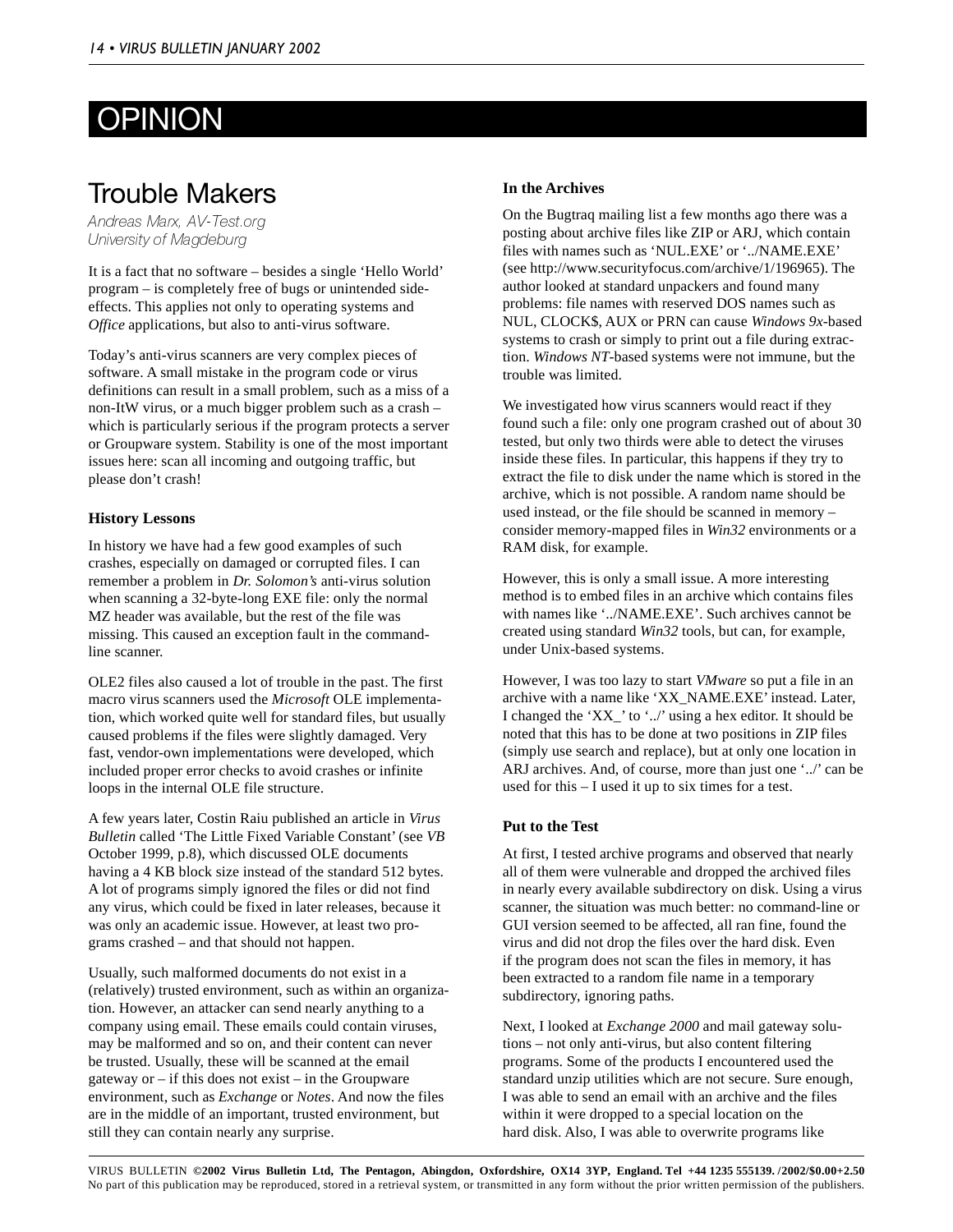explorer.exe on *Windows* systems, because the extract process acts with administrator rights. I shan't continue here, but just point out that it was very trivial to hijack such an insecure system within minutes. Of course, I notified the vendors of all programs about this issue (this was in August 2001).

As a quick fix, I suggested putting the temporary (unzip) directory into another partition or onto a RAM drive. Following this, the systems were no longer affected by the problem.

Following notification of the issue, a few of the vendors responded that this problem is rather academic, but after I sent them our test files inside unencrypted ZIP archives (without viruses, but causing small problems on their own mail Gateway), they realized that it is a real problem. :-)

#### **Heavy Nesting**

A few large companies suggested that we investigate what happens if an anti-virus program has to scan a heavilynested ZIP archive.

I obtained a sample file called '42.ZIP'. This was a ZIP in a ZIP in a ZIP etc.  $-$  it had six recursion layers, with 16 new files inside every layer (size was about 2 GB in every case), until I was able to see a file called '0.DLL', that contained only a few random (mostly zero) data. These data can be compressed very easily, which meant that the ZIP file was only 42 KB long.

The companies that had suggested this investigation had encountered great problems at their mail gateways – script kiddies had sent such files by email over and over again. Most virus scanners require about two to three days(!) on an Athlon 1,33 GHz system to scan such a file with 100% CPU load.

Therefore, I suggest strongly that an option should be added to all content security programs to set a time-out value (e.g. 180 seconds) for a file such that, if this time-out is reached, the file will be skipped, treated as a virus and quarantined. Also this would help if the scan process crashes unexpectedly.

An alternative would be to limit the maximum size of an attachment to be delivered, but for our '42.ZIP' example this would be nearly useless, since it is already very small. Finally, the number of recursion layers could be limited to a 'harmless' three or four. The user could select the maximum number of layers in the main program according to their requirements.

#### **Testing Issues**

We tested these issues in our last *Exchange 2000 SP1* test (the results of which can be seen on the Web site http://www.av-test.org/). Many programs had a problem with 100% CPU load and in at least one there was an option to limit the scan time, but this feature did not work.

Also, one email gateway scanner was unable to detect Win32/Sircam due to the malformed (non-RFC) headers it uses. The attachment was not found and the email was delivered to the clients.

Following the Win32/Nimda outbreak, many vendors added better detection for EML files in their scan engines, but there was also a problem with 'trusted data'.

One solution I tested internally reserved for memory operations only the number of bytes the mail header showed, which caused a buffer overflow if the attachment was longer than expected. Another program crashed if the attachment was truncated or if the MIME structure was corrupted – this can easily happen automatically due to transportation problems.

I can continue with *Win32* runtime compressors – simply attempt to change a few values in the main compressed files and the decompression routine of a scanner shows unexpected behaviour. With a little information about the compressed file structure and about which special tokens have been used, it should not be a problem to create such a file.

Of course, no scanner can find compressed worms or viruses in such files any more and I do not expect this. The only thing that should not happen is a crash of the scanner, neither as a result of a GPF nor a 100% CPU load problem.

#### **Engine Developers Take Note**

My suggestion for engine developers is that they should check all input from files carefully, especially all variables that the program uses internally for pointers, to reserve memory etc. I suggest that program developers include features to limit the damage of problematic files, for example setting a maximum scan layer for archives or a simple time-out.

The internal QA should check the behaviour of the scanner specifically on malformed files. This should include white box testing, where the tester knows the internal structure of the program and tries to find problematic routines, as well as black box testing, where the tester modifies a file with the intention of causing problems to the scan engine. This can be done automatically where random parts of a file which is likely to be problematic will be changed or overwritten in a loop, until a problem occurs.

#### **Testers Take Note**

For magazine testers, my suggestion is to include malformed files in a test set. It does not help a user if a scanner finds nearly all infected files, has no false positives, and is fast – but it crashes directly or requires 100% CPU load if it receives a malformed file to scan from a non-trusted source, such as the Internet. Currently, I suggest including only easy malformed files, such as the archive files described above. Later, we can add more problematic issues.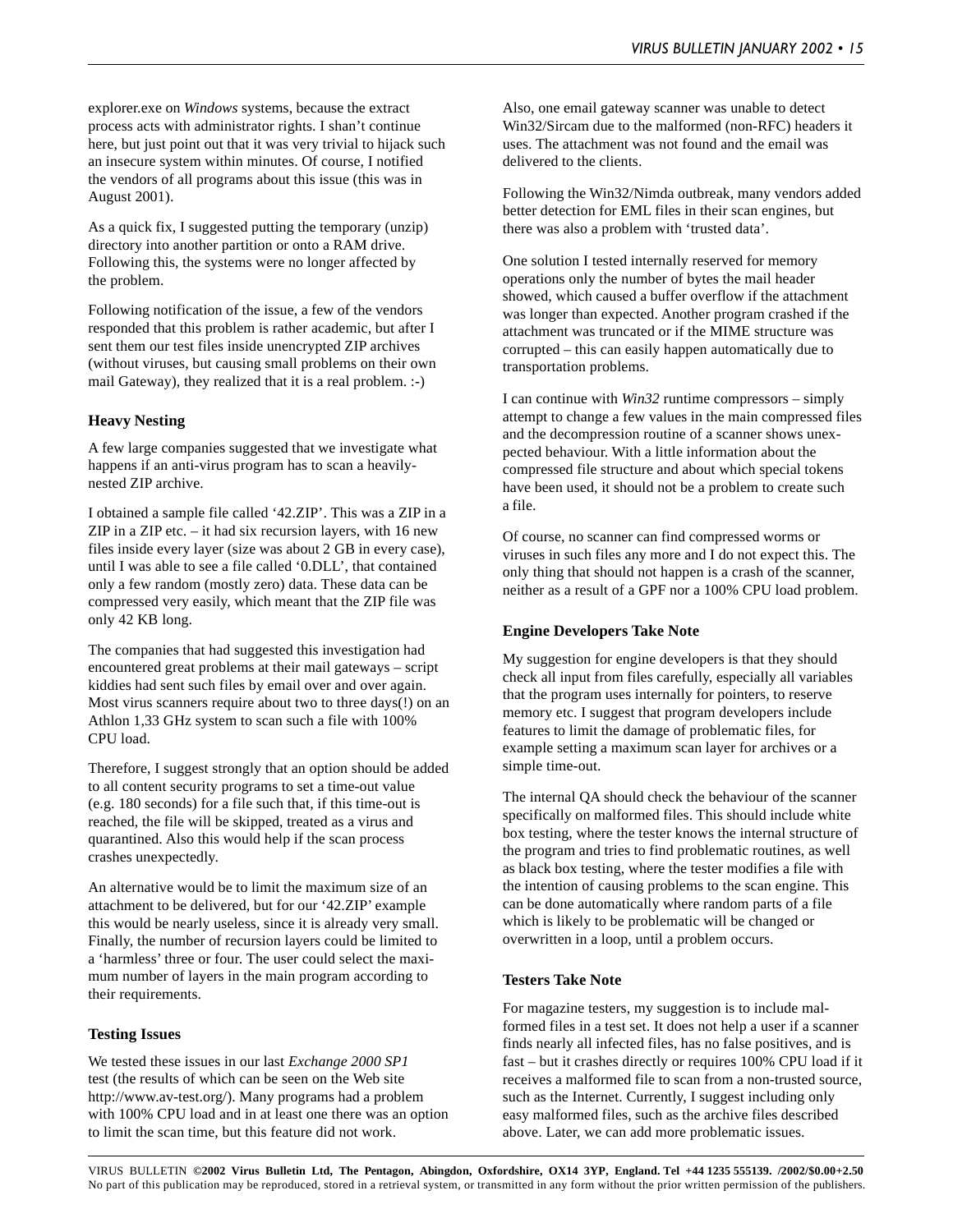# INSIGHT

# A Mushroom, a Leprechaun and a Pot of Worms

Roger Thompson TruSecure Corporation, USA

Born in 1952 in Brisbane, Australia, I was a high-school dropout – I'm self-taught. I'm married to Kate, and we have four grown kids, ages 20 to 29, plus six adopted children, whose ages range from 16 months to six years. In addition we have three toy poodles in the household – they're my burglar alarm system!

I've always played guitar or bass in bands, and these days I play mostly in my church band. Kate is a professional singer – in fact, that was how we met. My band was one of the few around that could read music, so we used to get lots of gigs backing singers.

Kate and I have our own recording studio now, and all our grown kids are very musical. We plan to move to Nashville, Tennessee (America's 'Music City') in the future since I'm lucky enough to be able to ply my trade anywhere, as long as I have a decent Internet connection. We're putting together a family act to play some serious music again for a while.

Aside from my music, I have a second-degree black belt in karate, and I'm considering taking up jujitsu alongside my six-year-old adopted twins. They have some minor neurological problems from *in-utero* alcohol consumption, so the structure, discipline and skill training in jujistu will be good for them.

#### **Marketing Lessons**

My first virus experience was when I was running a team of *Oracle* contractors in a government department in Brisbane. I had just learned a valuable marketing lesson.

Back in those heady, pre-*Windows* days, someone had brought a copy of a keyboard-enhancing program into the office. The program allowed you to dynamically assign sets of keystrokes to function keys, which meant basically that you could type like blazes. In a matter of days everyone in the department was using the program, gloriously illegally (apart from me, naturally).

Before long a rumour surfaced that *Microsoft* was conducting spot audits of government departments, on the lookout for illegal software. Immediately the department placed an order for about 50 copies of this software, so that they would indeed be legal.

The marketing lesson I learned was that the software's author had managed, probably accidentally, to sell 50

copies of his software in a single order, with zero cost marketing, and zero effort. I remember thinking to myself, 'I need a bit of software that I can sell cheaply and that everyone needs.'

#### **Magic Mushrooms and Serious Thinking**

Around the same time, I had heard rumours of some things called 'computer viruses', but I had paid little attention to the rumours. One day, someone put a program called 'mushroom.com' into my autoexec. This was a nice little program which played the advertising jingle of an airfreshener advertisement of the time.

This was in 1986 or 1987, and was well before the time of multimedia and speakers. The program used just the little three-inch PC tweeter, and sounded remarkably good. A few days later, however, someone asked me, 'Have you heard about Mushroom? It's a virus!'

This encouraged me to, well, think about it a bit. Immediately it became obvious to me that the available utilities of the day (*Norton Utilities* and *PC Tools* for example) were good at finding 'lost' data, but not so good at finding data that wanted to 'hide'. Also, I realized that if only I had a checksum of every program on the disk, I would know whether mushroom had changed any of them.

I knew that an engineer in the department, Jack Kenyon, had written a program that made a pass of a disk and created a tree-image of the directory structure. I realized that this program found all the files already, and that 'all' that was needed was to open each program and checksum it.

#### **Virus Busting**

I explained my checksum idea to Jack, and said, 'You write it, I'll sell it, and we'll split whatever we make.' Thus was born our company, *Leprechaun Software*, and our product *Virus Buster*.

Mushroom, by the way, proved to be harmless and was simply an early example of a false positive, but it certainly got me thinking.

The *Reader's Digest* version of the rest of the story is that Jack and I did quite well for a while. I moved to the States to try out the big boys on their home turf, and Jack and I agreed to split the company; I would take the US and he would keep Australia.

Once I got to the States, I found out that there's this thing called 'timing' in marketing and it's just as important as timing in music. In Australia, I had been either the first, or very close to the first, but by 1991, the big boys were cranking their conventional marketing handles pretty hard.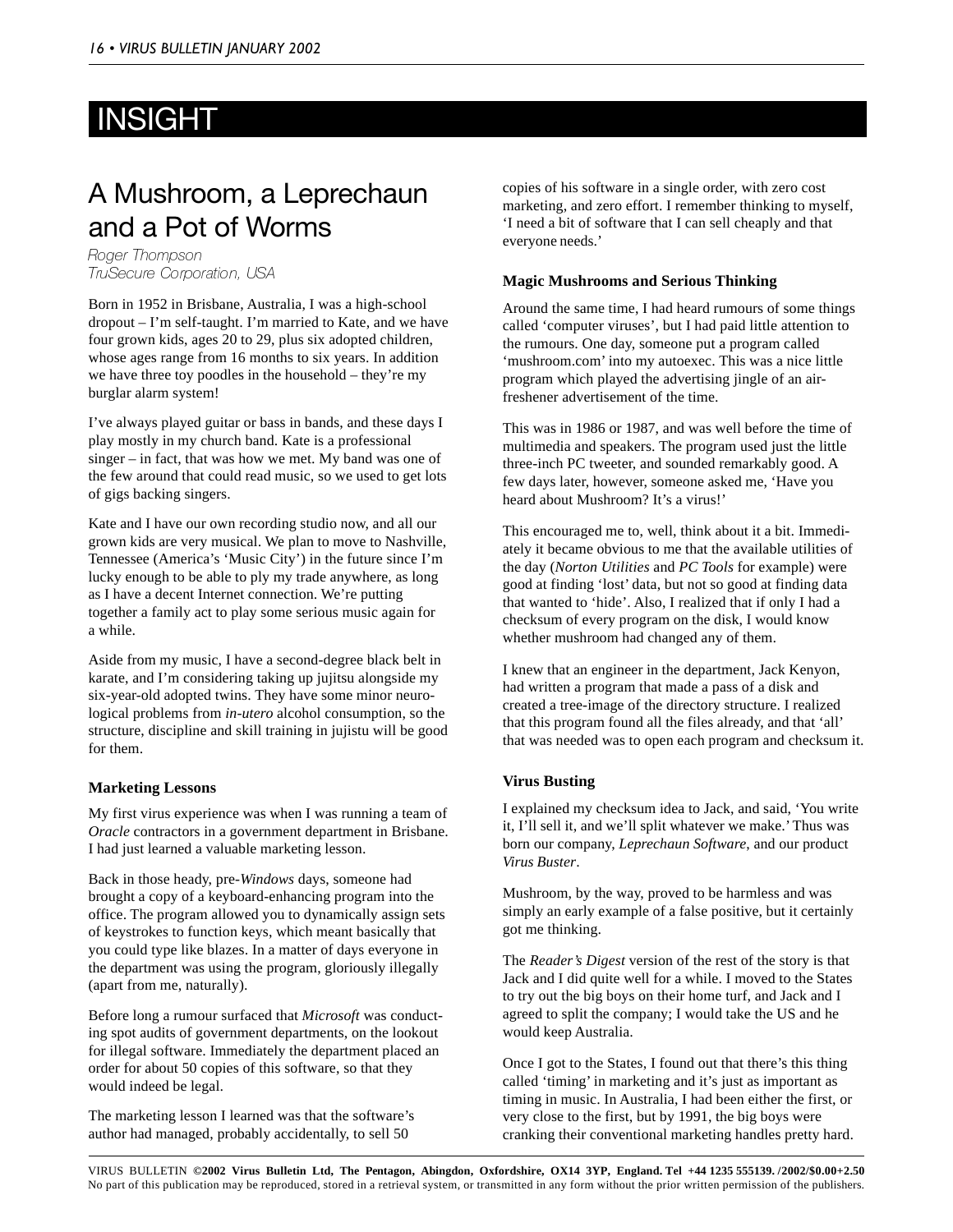

PR-driven marketing had worked wonderfully for me in Australia, but simply did not in the States. I understand why now, but that's another story. Seminars were very effective for me, and allowed me to get some very big and prestigious clients, but did not scale well.

#### **Changing Times**

By the end of 1995, I figured I'd gone about as far as I was going to be able to go, so I sold the company. That was an interesting lesson too.

I got what I considered a fair price for the company, although it was nothing like the amount some other folks got for selling their companies. The lesson, though, was that the company that bought mine bought another at the same time, for more than ten times the amount they paid for my company.

I had great staff, a really quite solid product, great clients who loved us, and recurring annual revenue. The other company had few real clients, no staff and a not-quitefinished product. However, the other product was in an emerging industry, whereas by that time the antivirus industry was ten years old, and was already considered mature.

#### **Refocusing**

After about a year with the new company, Larry Bridwell at the *ICSA* asked whether I would be interested in becoming the resident virus guru for them. One of the things that I had found difficult about my move to the States was that I had to focus on marketing and selling, and could not put as

much time into pure research as I wanted and needed. The *ICSA* move, although it had a couple of downsides, would allow me to re-focus in technical areas.

I never imagined that I would stay in that job for more than a few years, but *ICSA* has proven a fun place to work, with lots of bright people. The security world is a much bigger place than just anti-virus.

*ICSA* is now known as *TruSecure*, and currently my title is Director of Malicious Code Research. My role is mostly to poke around any new technology, and know what threats are emerging. Of course, much of my spare time goes into *WormCatcher* (see *VB* December 2001, p.4). It's lots of fun.

#### **Looking to the Future**

I expect that the future of the anti-virus world remains solid, if somewhat repetitive. To put it another way, as long as there is even one new virus, customers will need something, be it an upgrade, support or whatever.

At the same time, a lot of effort each month goes into some pretty boring analysis of pretty minor variations. I expect that *Win32* programming is sufficiently well understood now that we will continue to see periodic breakthroughs, and periodic outbreaks. The CodeRed stuff was quite interesting.

In terms of virus writers, I think that most of what they do is boring, and I think that surely they must find it so too. Naturally, I wish they'd stop, but I expect that some new technology will become both widespread and homogeneous and we'll be off again in a slightly new direction. Perhaps *Microsoft .NET*?

I think most virus writers are just kids who eventually grow tired of it, and lose interest. Of course, history shows that there are always some new ones to pick it up.

I think that the legal and ethical issues we've debated in the past are largely irrelevant now. They simply pall into insignificance. The events of September 11 are having an impact in our industry as well. I expect that, in the fullness of time, the Patriot Act will probably make it quite uncomfortable for trivial virus writers, but I think it's quite likely that bright young minds somewhere in the world are plotting some form of genuine cyber-terrorism.

These days everyone's using known virus scanners. They're becoming more generic, and better at detecting minor variants, which is a *good thing*.

Every now and then, people come up with something different enough, à la CodeRed, Nimda or Badtrans.B, that it gets away for a while. This will continue until people start learning to harden their system security instead of relying on the AV scanner.

I anticipate that I shall stay with viruses until I think of something new that needs to be on everyone's PC.  $\odot$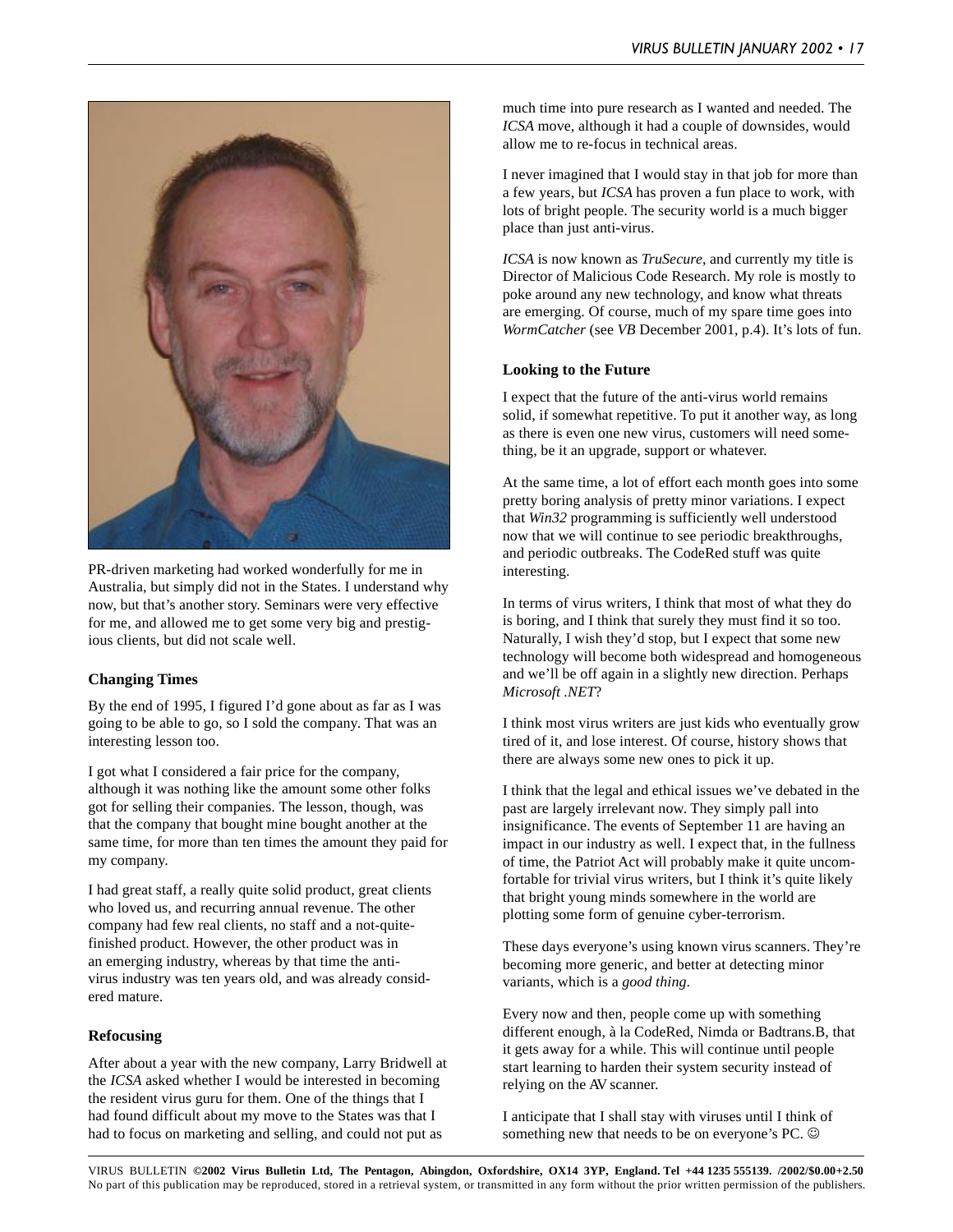# BOOK REVIEW

### Viral Revelations

Paul Baccas Sophos Anti-Virus, UK

#### **Viruses Revealed**

Authors: David Harley, Robert Slade and Urs E. Gattiker ISBN: 0072130903 Publisher: Osborne McGraw-Hill Price: \$39.99



This is a large book, and somewhat unwieldy as a result. It is not the sort of book you can pick up quickly to read on the train. In fact, taking it with you will require that you reorganize your luggage rather than just slip it into your bag. However, its size is this book's only intimidating feature, with its title in nice large and friendly letters.

The book is divided into four sections (Parts I–IV) plus appendices. Each of the parts covers a different aspect of the skill set necessary for anyone calling themselves an 'Anti-Virus Consultant'.

Stylistically, the book is rather scholarly, written in a conversational style that is reminiscent of some postgraduate course books before they reached the hard mathematics. Fortunately, this book is free of mathematics and irrelevant source code. Individual Chapters can be read as separate papers, given some knowledge of the subject, as little reference is made chapter to chapter. However they make more sense when read within the respective parts of the book. The format is nice and straightforward, as seems to be the style with *Osborne*'s books*,* a paragraph or two at the beginning of each chapter indicating what is to follow, and a summary at the end of each.

Part I, 'The Problem', answers the big questions and this alone is what most other virus books try to be. It begins with the fundamental definitions of various malware, or at least a union of the definitions. Then a little history of the viruses is given, demonstrating the cyclical nature of virus technology.

Part II, 'System Solutions', deals with a subject that has not been covered well by other publications, except as short papers. However, this section of the book covers the whole gamut of the job description for an Information Security Anti-Virus Specialist. Explanations range from types of anti-virus software and how and where to deploy them, to cleaning up if the solutions have failed, criteria for testing

your solutions, reviewing 'independent tests' and the most difficult of problems, dealing with the intractabilities in every network (problems between the keyboard and chair).

Part III, 'Case Studies: What Went Wrong, What Went Right, What Can We Learn?', is brave in its scope and attempts to teach by example. This section is further split into what can be described as 'Problems Pre-Macros', 'Problems with Macros' and 'Mass-Mailers'. In a few broad strokes each major virus incident is covered, giving the reader a deeper understanding of the problem.

Part IV, 'Social Aspects', describes issues surrounding viruses that are less quantifiable. There is no technological panacea for the social problems of virus writing. Malware exists on secure operating systems and the only way to stop it is to prevent people writing it. Only by taking a holistic view of both social and technological issues will the threats be diminished.

Finally, we have the appendices, glossary and index, the appendices being a combination of three distinct FAQS available here in printed form.

As mentioned, the book is rather long, and the editors have split it into five separate and distinct sections. It would be reasonable to assume that Part III of the book will be that most in need of updating – indeed, that section ends with a description of Badtrans found in April 2001. Since then the world has seen more case-study-worthy pieces of malware: Badtrans.B, Magistr.B, Sircam, Goner and, of course, Nimda are all different in their own inimitable way. Should the whole book be updated in 12 months just to add these case studies? The update plans for the book are unknown at this time, however I can see a perceived need to update some Parts (such as Part III) more frequently than others.

As malware writing techniques change so does the response to the malware – it is not a static field, yet the format in which this book was published is static. I would have preferred each section to have been produced as a separate book (sold together). Each section is a reasonable size and, as separate books, would have been easy to read anywhere. Updating sections would then have been a simpler task too.

This aside, I would suggest you do one thing: read the introduction. If you feel that the introduction is talking to you, then you will certainly not be disappointed in the rest of the book.

In some other place and time, no doubt someone will commission other books on this subject. However, when those froods at *Megadodo House* update their friendly publication, the entry listed under 'Computer Viruses and Assorted Malware' will read 'See *Viruses Revealed* by David Harley *et al*'.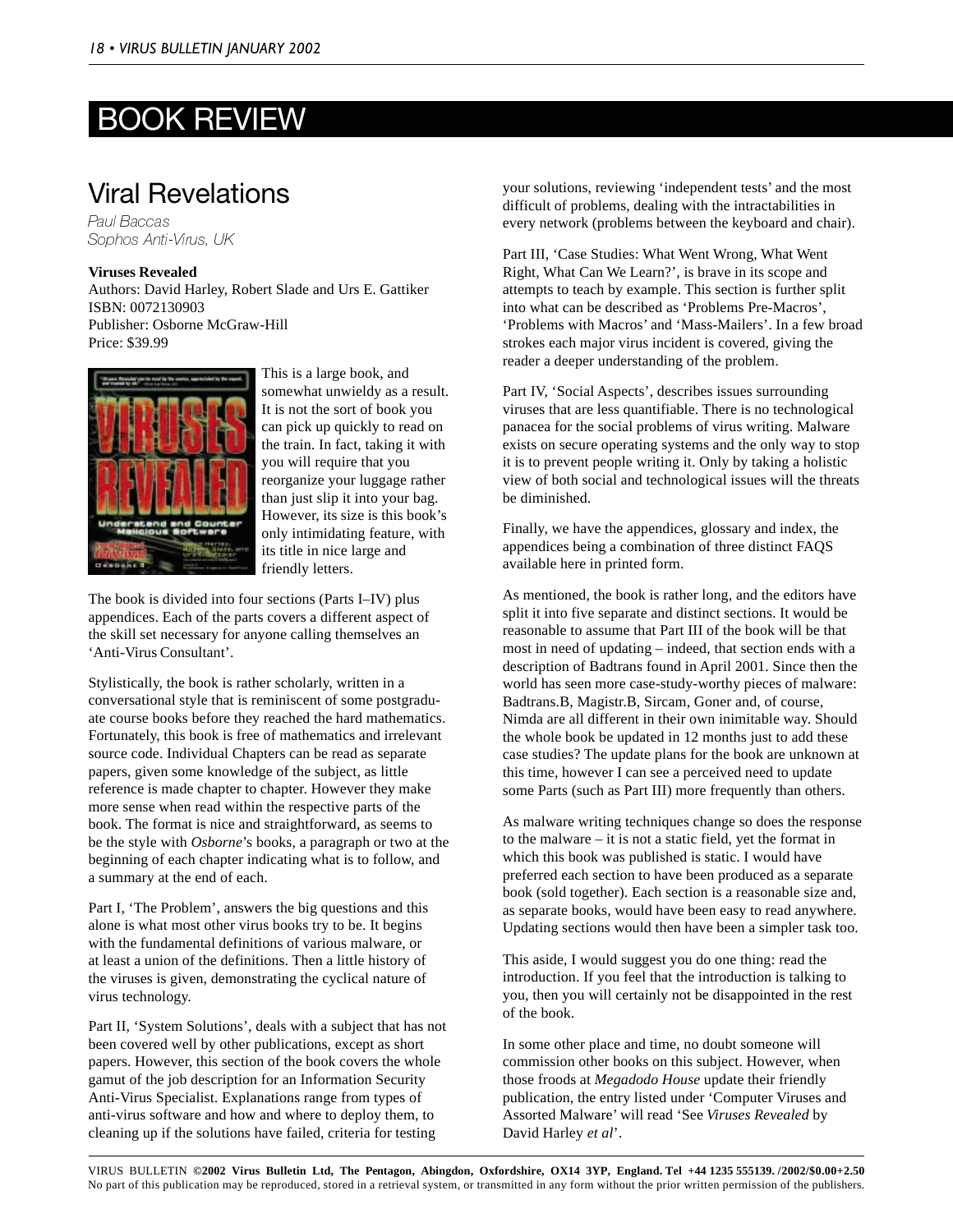# PRODUCT REVIEW

# Trend Micro ServerProtect 5

Matt Ham

[*As a result of technical difficulties, the second part of last month's review of RAV AntiVirus for Sendmail and RAV AntiVirus for Desktop Linux has been postponed. Instead, Matt Ham takes an in-depth look at Trend's ServerProtect. Part 2 of the RAV review will appear in the February 2002 issue of VB - Ed.*]

*Trend Micro* has the peculiar honour in Oxfordshire, the home of *Virus Bulletin*, of being the only anti-virus company to feature in advertisements on the back end of local buses – buses which serve the UK headquarters of both *Network Associates* and *Sophos Anti-Virus*. *Trend*, however, is a company whose origins lie in Taiwan, with a pair of head offices in the US and Japan to cover the world's largest pair of anti-virus markets.

The traditional area of specialization for *Trend* has been server-based and gateway products and thus a server-based product (along with the associated administration tools) was chosen for this review. Other *Trend* products include virus scanners for both servers and workstations controllable through the *Trend Virus Control System* management tool and a variety of more general malware- and contentscanning products. Platforms and applications covered by *Trend*'s products include various *Windows* incarnations, *HP-UX*, *Linux*, *Solaris*, *Sendmail*, *Lotus Notes*, *Exchange* and *Celerra*.

#### **The Package**

Full marks go to *Trend* for the speedy delivery of the product, which arrived by courier less than two hours after agreeing on which software would be reviewed. Not surprisingly after such a brief time in transit, the sturdy box was intact on arrival. Its contents proved to be a sum total of two objects: a manual and a wallet of CDs.

The manual is truly a tome to be contended with. Oddly enough, it has no page numbers, but a rough estimate would put it at in excess of 300 pages despite the fact that it is applicable only to the *ServerProtect* product line and those management tools associated directly with it.

The CD wallet contained no fewer than three CDs, emblazoned with the label *Trend Micro Enterprise Solution*. The need for so many CDs is explained by their content being pretty much the entire *Trend* product range in English, Chinese and Japanese.

The first of the CDs is the only one equipped with an autorun feature. After initial language selection, this leads onto a menu. Featured here are 'About the CD' (which

seems to be a general overview of *Trend*'s products), the install area for software on the CDs, 'Product Information', 'Information About Trend Micro and its Worldwide Offices', 'Trend's Virtual Lab', a 'Security Information Center' and the 'Trend SolutionBank'. Information about *Trend Micro* is located locally on the CD and is informative if not gripping in content. Information contained under the other headings is provided by links to Web sites.

#### **Installation**

Installation of *ServerProtect* was performed with relative ease, with just a few caveats. Upon selection of installation, it was required to install *Microsoft ActiveX Control Pad* first – an application which inspired more than a little trepidation since it relates to the use of the potential malwarerelated horrors of HTML, VBScript and JavaScript. Once this had been installed, the installation of *ServerProtect* was initiated once more, and proceeded smoothly.

The default option is to install the *ServerProtect* Management Console, together with the necessary files not only for scanning but for network administration of *ServerProtect*.

The network bias of the software is such that, for this default installation, a network path to the local machine must be present – experimentation showed that a standalone, non-network-aware machine could not be installed with *ServerProtect*.

#### **Features**

Being a specifically networked application, it is apparent that management of *ServerProtect* will be of great importance. This is a matter taken seriously by *Trend*, to the extent that, for a default first installation, the scanner cannot really be accessed outside the *ServerProtect* Management Console. This is considerably more network-oriented than the majority of default anti-virus installations, and a little daunting at first.

The general layout is the increasingly common left-hand bar of general commands influencing the layout of a larger right-hand pane. Drop-down menus above this more GUIlike part of the program add further control.

Before entering into the details of what is offered on the various parts of the interface it is necessary to give a quick overview of how the hierarchy of *ServerProtect* is structured. This is neither hugely complex nor surprising: there are two types of server involved – Information Servers, which act as central control centres for groups of Normal Servers termed 'Domains'. Since these are all servers there is a further, relatively invisible, layer of client machines which will, in most cases, be connected to these Domain machines.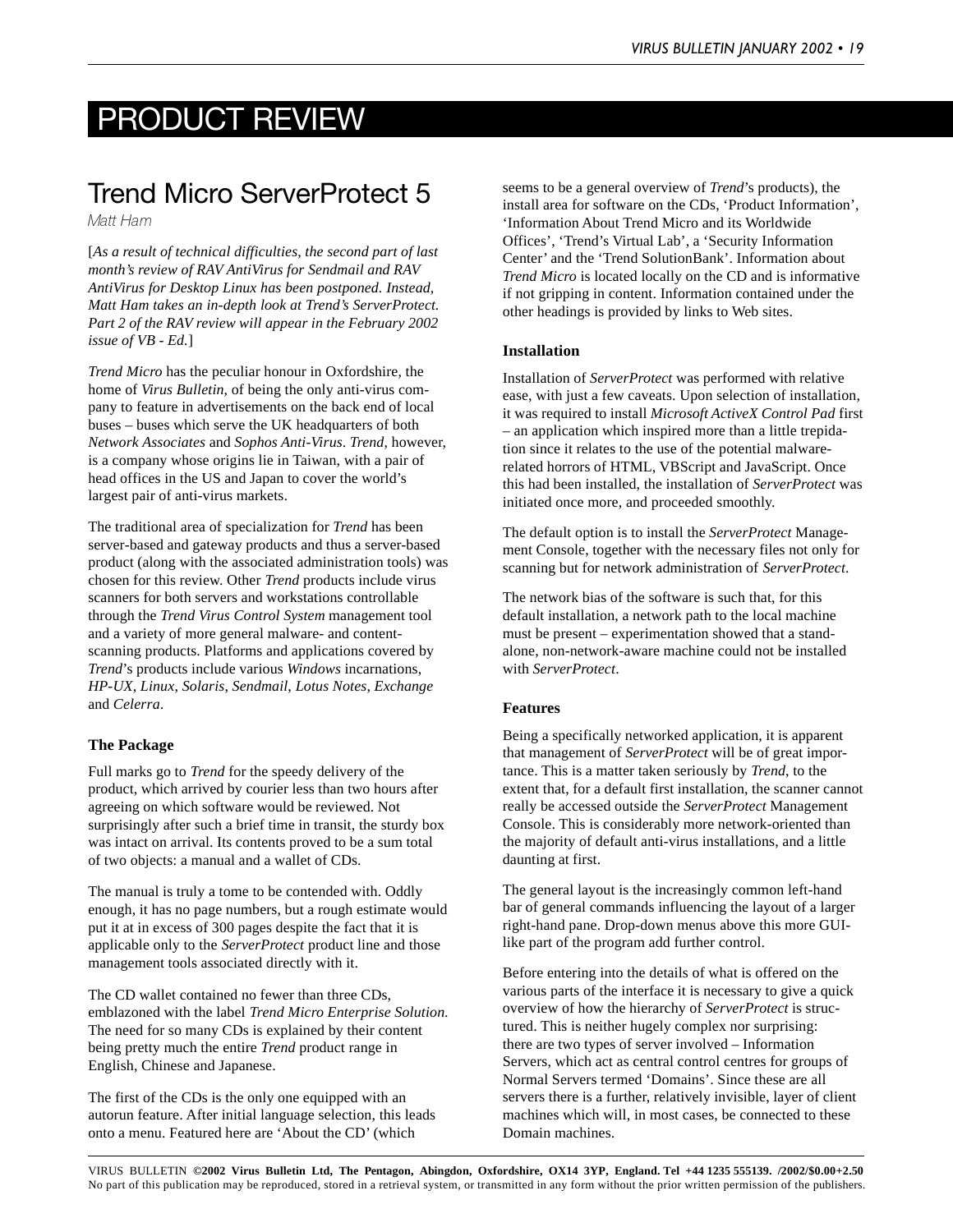

The use of the word 'domain' here is a little misleading, since an Information Server is not restricted to controlling a *Windows* domain, rather it can control any collection of Normal Servers.

In the product under review both *NetWare* and *Windows NT*/*2000* servers are supported at the Normal and Information Server level. The Management Console offers control of *NT*/*2000*/*NetWare* and Information/Normal servers from centralized points, though it is limited to being installed on *Windows* machines only.

It is the fact that the Management Console can be used to control a selection of Information Servers and, through them, Normal Servers, that makes this more complex than most interfaces commonly encountered on AV software.

Moving onto specifics, the drop-down menus are the first port of call. These are 'Information Server', 'Domain', 'Configure', 'View', 'Do' and 'Help'. Of these, 'Help' is the easiest to skim through, containing the standard help function, the unusual help function *for* the help function and the standard 'About' option for product information. 'View' offers views of the deployment log, general log, scan logs and virus encyclopaedia, the last of these through a Web link.

#### **Drop-down Menus**

The other drop-down menus are more complex. The 'Do' menu offers several options which will be covered later, since they are duplicated on the left-hand control bar. In addition, it is here that product serial numbers (effectively the registration codes) and passwords may be altered. Of great use in large networks is the ability to search for a specific Domain or Server by name and in addition there is a feature here to allow connection to machines which do not appear to be responding normally to requests for information.

A further collection of commands is linked to direct communication with *Trend*. These cover submitting suspicious files, creating Debug Info in case of problems, sending feature requests and submitting an on-line registration form. Knowing the nature of some anti-virus administrators (and testers for that matter) I can but pity the recipients of the mails produced by some of these features.

The 'Configure' menu is, again, largely a repetition of commands that are present on the side-bar area, with the addition of a control for the frequency with which the tree structure for Servers is refreshed.

The 'Information Server' menu is of more interest, allowing the selection of an Information Server and the viewing of the log file for that particular machine. Also, it is possible to move an Information Server (IS) totally, allowing for hardware replacement without the loss of Server functionality or data.

Since the IS has important data associated with it, such as defined tasks or Domain members, it is possible to back up and restore IS Data. This process can be automated so that it occurs whenever either of these parameters change or as a scheduled job, which might be preferable if large numbers of tweaks are performed by way of experimentation.

The last of the drop-down menus is associated with the administration of Domains and the Servers within them. As might be expected, Domains may be added, renamed or deleted here and viewed through a filter in the main GUI for added ease of use.

Once the Domains have been configured, machines may be added to them, with the allocation of Normal Servers to Domains and supporting ISs possible at will. For those machines selected *ServerProtect* may be installed on *NT* machines and on *NetWare* machines – with the latter having the option to perform this update via either IPX or IP. In reverse, it is also possible to uninstall or delete *ServerProtect*. For backwards compatibility, this is the area where *ServerProtect* can be upgraded from an older version.

It should be noted that not all of these functions will be available immediately for *NetWare* machines. In order to install upon a *NetWare* machine there must be at least one other *NetWare* server installed. At first this seems like a Catch 22 situation, but the installation of an initial *NetWare* machine may be performed through the original installation procedure. Having performed this once manually, other *NetWare* machines can be added through the Management Console. In a rather stunningly counterintuitive fashion, however, this first install is performed by selecting the *Windows* installation package and selecting a *NetWare* server as a target from within this program.

#### **Side-bar Menus**

As mentioned, several of the menu functions are duplicated on the side bar, the next area to be inspected. Again, this is divided into smaller portions for easy digestion, namely 'Task', 'Scan Now', 'Scan Result', 'Update', 'View Log', 'Set Scan Option' and 'Set Notification'.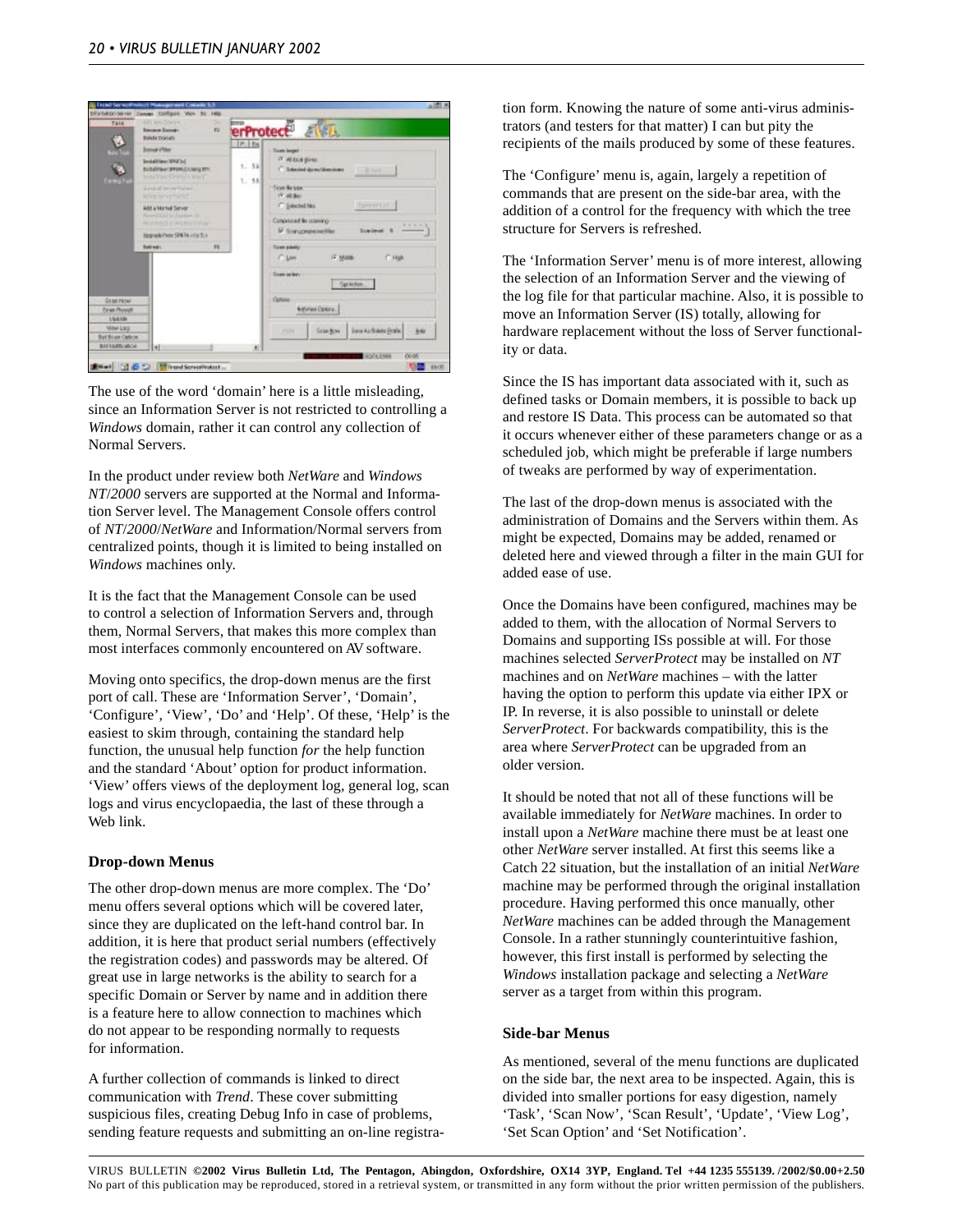It is fairly obvious what 'Task' relates to, as is the case with most of these titles, but the details can bear further examination. On a default installation of *ServerProtect* there are three predefined tasks – 'Deploy', 'Scan' and 'Statistic'. In combination, these update and upgrade *ServerProtect* daily, scan every Friday and produce a .CSV data file once a month, giving details of virus detection statistics. This is a good minimum setting, but a great deal of customization may be performed by editing these tasks and adding new types. In addition to the three task types mentioned, there are tasks defining real-time scan settings and the purging, exporting and printing of logs.

One note should be taken in that the real-time scanning task is not the only way of controlling this activity, but it does allow for the fine control of on-access scanning, allowing for different settings to be imposed at different times in a scheduled manner.

'Scan Now' is an area which will be familiar to all readers since it is the immediate on-demand scan area which is, in *Trend*-speak, the 'Scan Now' task. By default, all files on the selected server are scanned, including compressed files with up to five levels of nesting and at high priority. The default settings for action are to disinfect with a back-up being made or to quarantine files which are detected as uncleanable. In addition the usual set of alternative actions – delete, rename and ignore – are offered, and quarantine directories may be defined.

If viruses are found the information is displayed as part of the next area, 'Scan Result'. Here, statistics are displayed for Real-time, Scan Now or Task-related scans. The files listed as infected in these results may be purged or acted upon in ways other than the defined Task defaults if required.

The first real complaint in this review is with the 'Update' section, where both updates and rollbacks may be performed. Here, updates include both the regular virus definition data and the more irregular *ServerProtect* software upgrades. However, upgrades are only available easily over an Internet connection. In a corporate environment, of course, this is unlikely to present a problem. From a *Virus Bulletin* point of view however, things are not so easy, since the virus-filled test set directories cannot be allowed anywhere close to such access to the outside world.

For such a sealed system – not unknown in the production departments of software developers – the requirement if a software upgrade is required is to use the whole new setup program, rather than a smaller patch file, and the former is not a small piece of code. This should, however, only be needed in the case of major engine revisions rather than the interim upgrades – i.e. the interval between such upgrades should be measurable in months or years rather than weeks.

Since this operation is performing an update on the Information Server portion of the *ServerProtect* hierarchy, the download of such updated information is only half the

story. Deployment to Normal servers can also be manually initiated from this location – useful in cases where a new threat must be countered immediately.

As discussed, the 'View log' portion of the side bar is a repetition of part of the drop-down menu system. Items in the log file for each server are of the expected variety – infections, update attempts, temporary service halts, task information and more are covered and can be viewed through several filters, printed, exported or purged or the statistics displayed.

The last two sections of the side bar are where the greatest degree of control over basic on-access scanning and notification occurs and are thus descriptively labelled 'Set Scan Option' and 'Set Notification'. Since it is covered in the 'Scan Now' section, there is no control of default ondemand parameters at this point. Default actions are the same on access as on demand, with the same alternative actions of delete, quarantine or ignore.

For reasons of overheads the depth of compression which is scanned is set to only a single level. By default, all incoming files are checked, though outgoing files may be selected as an alternative or both may be scanned.

Various options are available for boot sector scanning which, by default, is triggered on shutdown and on access. The option to disable 'MacroTrap' is present here too – although it is not made very clear what, exactly, MacroTrap is, it looks very much like it is a form of macro virus heuristics.

Exclusion lists are configurable by file or directory, which omits drives. However, these areas can also be configured within the Task editor, which might be more convenient when drives or entire machines are considered. On a more security-related note, it is possible to deny writing into specified directories either as a blanket order or by file type.

Alerts are the last on this menu and fall into two categories, 'Standard' and 'Outbreak'. Again, Normal alerts are not exclusive to definite viral files or out-of-date definition files but allow alerts for attempts to change write-protected files as defined in the write-denial features, changes in configuration and changes in NLM status.

Outbreak alerts are defined as those triggered by reaching a defined threshold of virus detections within a defined time scale. Otherwise, these are little different from the other alerts, all of which may be configured to be delivered via the standard methods of delivery – message boxes, printing, pagers, email, SNMP and *NT* event logs. With *Motorola* – the largest producer of pagers in the US market – having ceased, recently, to produce pagers, this might soon become a legacy technology, perhaps to be replaced by SMS alerts.

#### **Deployment and Updates**

The matter of deploying updates was mentioned earlier, but a brief return to the subject is in order. In more detail there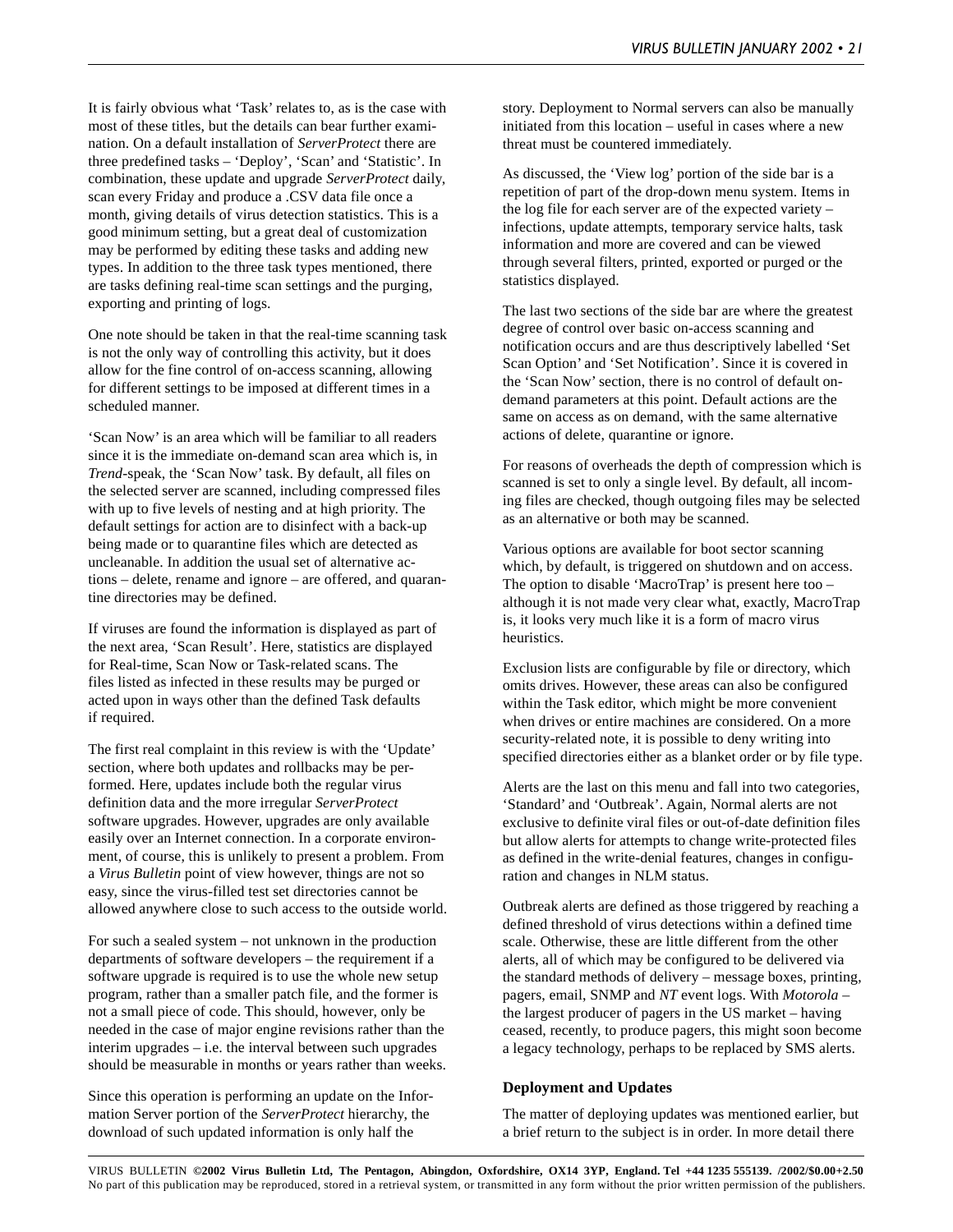are three download types of note. The virus definition files are available in two flavours – the lpt1xx and lpt9xx families – which begs the question why there should be two different pattern files available for the same product. The answer is that this is a legacy feature: the lpt1xx definitions became standard in October 2001 and the second variety are provided to support older products. On the arbitrary day chosen for download, the files were 2.23 MB for both lpt183.zip and lpt983.zip.

As an aside, there are three different platform segregations as far as platform is concerned; the Wireless format has three different pattern files associated with it, Unix systems have a pattern file of their own, and the rest use the one just described.

Engine updates have also been noted before – in this case the engine itself could be upgraded by a file totalling 455 KB. Had the upgrade from the 4 series engine to 5 series engine been required, this would have been a somewhat less pleasant download of 21.9 MB.

For the purposes of the test a simple pattern and engine update was performed from the *Windows 2000 Professional* machine which was in use as an Information Server. This machine was not connected to the Internet, and thus local updates were attempted by specifying a UNC location for the update files. Unfortunately this was somewhat more easily said than done, with the UNC format used not being accepted by the updater.

Further investigation showed that, in fact, this was not a failure at all – what appeared to be an error message was actually an informational message on UNC format. Quite why this appears after the correct information has been provided remains a mystery.

Ignoring this oddity, the download was rather sluggish considering that the files were being 'downloaded' on a local machine. After being downloaded the files are stored on the Information Server and can then be deployed to Normal Servers.

At this point the process became simple once again: selecting 'Deployment' brought up a tree view of those servers which might need to be updated. The default is to update all, though individual machines or domains may be removed from the process if required. Deployment performed smoothly and quickly on both *Windows2k* and *NetWare 5.1* machines, as did the rollback process when this was selected.

On inspection of the files used for virus signature updates within the Information Server storage, they appeared to be the downloaded files (renamed). Therefore, it might be possible to find a way to bypass the built-in download, though this was not investigated.

Engine updates were stored similarly, though there were some extra files in the downloaded version which did not appear in the stored IS package.



#### **Documentation**

The sizeable manual included in the package was used in the installation and configuration of the product rather more than expected, due mainly to the initial need to understand *Trend*'s terminology of server types. To its credit, the manual and help files explained this clearly, with very little need to search about – an impressive amount of thought seems to have gone into compiling the index. Similarly, the confusing nature of installation to an initial *NetWare* server was explained in the manual in such a way that it was a simple procedure to follow, without an unnecessary degree of detail.

Online context-sensitive help was used frequently within the program to acquire more exact knowledge concerning the command being examined. Again, this was good overall, though if nit-picking, could have been slightly more feature-specific since the context in this case was often entire pages listing many commands.

#### **Web Support**

Cunningly, *Trend Micro* registered the Web domain http://www.antivirus.com/ some years ago, a helpful URL for the forgetful user and this is, in effect, their US site. In addition there are various country-specific Web sites, mostly of the URL-type 'www.trendmicro.xx', all of which can be accessed from the home page of the US site. By and large, the content on the local sites is a mirror of the main site, with differences only, for example, in employment opportunities.

Usually the Web site's home page is dominated by an advertising banner and on this occasion it was devoted to the declared market share of *Trend* as reported by a recent survey. Below the banner are a selection of press releases and to the right of it some predominantly business-related resources continue the domination of business matters on the page. Of more interest is the left-hand portion of the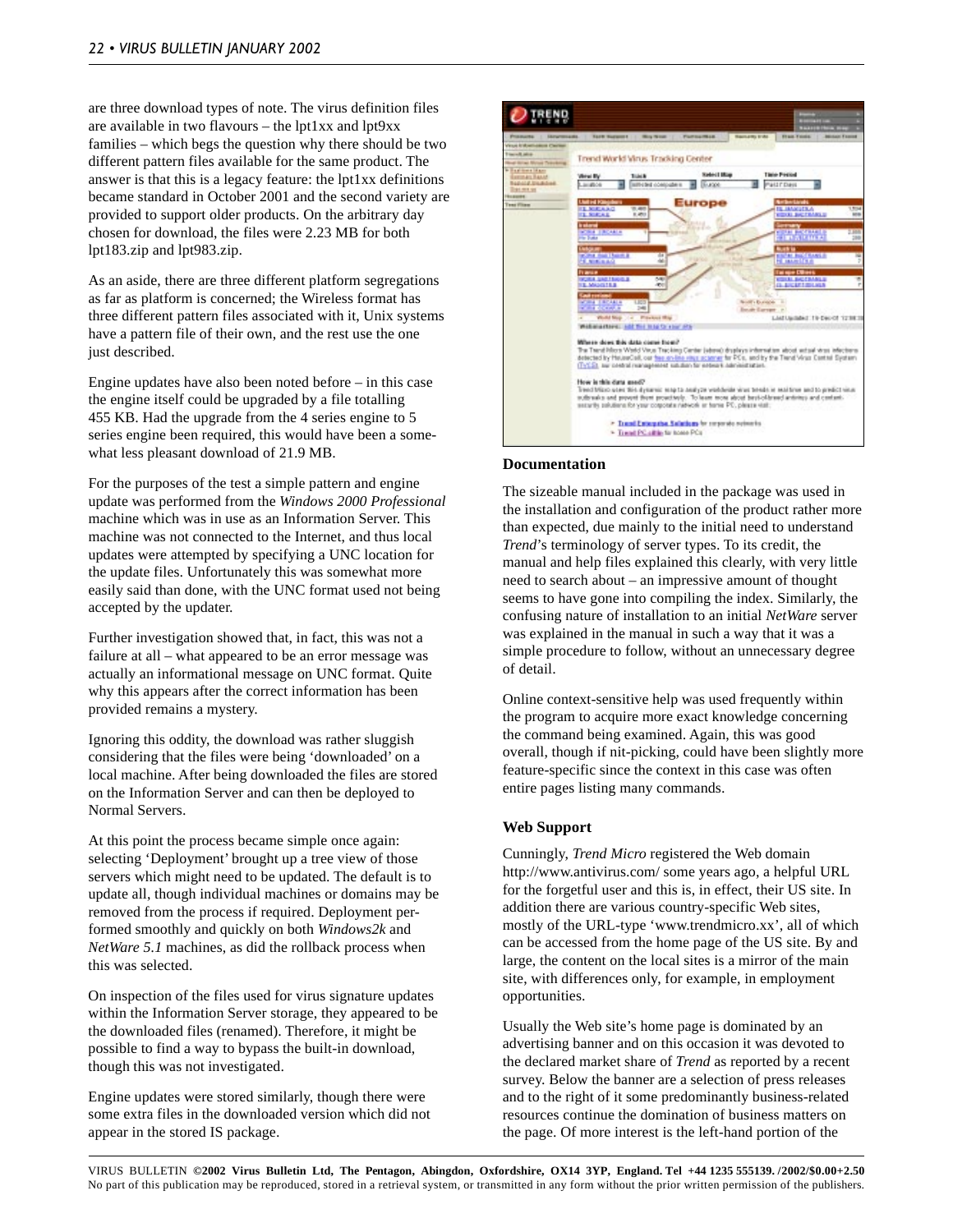page – where links to the downloads and virus information sections of the site can be found.

Since downloads have been discussed already, the focus lies upon the online data resources available which include general virus and anti-virus information, online scanning, real-time geographically-divided data on virus reports and hoax information. Real-time data is available for inclusion on third-party websites.

The area most likely to be used by administrators of a server-based system are those concerning hoaxes and recent additions to the virus horde. Hoax information is a little on the skimpy side and does not include a 'most recent hoaxes' section which would be useful in pre-empting hoaxes or for speedy reference.

The virus information centre is much more impressive, offering direct links to information on the most recent or real-time prevalent malware of the moment. This set of links includes Trojans but the real-time links have not for a long time had the quirk of including the EICAR test file. Each description on this page has two tabbed sub-pages, one of which contains a general description while the other contains more technical information on the nature of the beast. Usually this contains detailed information concerning registry changes made by the malware in question, in case complete reversal of such activities is required. There is a direct link to this page from the product CD.

Other useful information available as a Web service includes those items linked to from the installation CD. On a background reading front, this has links to white papers, general news information and press releases as well as PDF-format information on individual products. The 'virtual lab' looked like an interesting concept, offering a trial of various *Trend* configurations over the Web – unfortunately this suffered from a broken link.

A more useful link is that to the *Trend* SolutionBank which is a searchable database of technical support-related FAQS and their answers. There are currently (if the identification numbers of these FAQs are consecutive from zero) over ten thousand such support-related reports in this database.

#### **Performance Tests**

Since a *Trend* product is an intended entrant for *Virus Bulletin*'s next comparative review (to be published in the February 2002 issue of *VB*), tests were not run for detection capabilities on this occasion. The area investigated was kept to performance issues and for this purpose the standard *Virus Bulletin* clean test set was used for both on-access and on-demand testing.

When scanning on demand the scans were performed locally upon the clean sets with the same configuration as is used in comparative testing. Scan times here are thus compared with average times recorded in the last *Win2k* comparative (April 2001), though the time lapse since that review should be considered when viewing these figures.

Initial impressions were good – the speed of scans was high in the context of those comparatives. The clean set was scanned in 87 s (comparative average 320 s), the zipped clean set in 70 s (comparative average 180 s) and the OLE set in 6 s (comparative average 20 s). An exception was with the zipped OLE files in the test set which, at 29 s (comparative average 25 s), approached the averages for this test set.

The default setting for local scanning is high priority, and CPU usage did approach 90 to 95 percent during these scans. Setting a medium priority reduced this to 60 to 70 percent, taking 84 s, while low priority seemed much the same CPU usage as the medium setting and also took 84 s.

The test set is composed entirely of executable files – and since the default setting within *ServerProtect* is to scan all files on-access, this testing might be expected to show slightly higher overheads than in an average real-world scenario. With this in mind, the value of around a 75 percent increase in time to copy the executable test set is still rather on the high side. For OLE files the increase was in the region of a more respectable 30 percent, with the removal of MacroTrap having no noticeable impact on the data transfer rate.

#### **Conclusion**

The first time that I came into contact with a *Trend* server product was some five years ago, at which time its combination of network management tools and scanner was revolutionary. In the intervening period several products have arrived which offer integration of the two functions, though this is still the most tightly integrated of those which have been reviewed in *Virus Bulletin*.

As far as ease of use is concerned, the most problematic part of this product very much centres around the stumbling block of preconceptions of how a scanner should operate. The network-centric nature of the product leads to certain unexpected methods of scanner control but this learning curve is soon conquered. Performance issues were an apparent weakness, with overheads on executable scanning being on the high side. Other than this single complaint, overall *ServerProtect* acquitted itself well in this test.

#### **Technical Details**

**Product:** *Trend Micro ServerProtect Management Console 5.3*, *ServerProtect for Windows 5.630* and *ServerProtect for NetWare 5.600*.

**Developer:** *Trend Micro*, 10101 North De Anza Blvd., 2nd Floor, Cupertino, CA 95014, USA; tel +1 408 257 1500 or +44 1628 400 500 (UK); email sales@trendmicro.co.uk; Web http://www.trendmicro.co.uk/.

**Price:** For 25 users £401; for 100 users £1335.

**Test Environment:** Two 750 MHz AMD Duron workstations with 128 MB RAM, 8 GB and 4 GB dual hard disks, CD-ROM, LS120 and 3.5-inch floppy, running *Microsoft Windows 2000 Professional*. 500 MHz AMD Athlon server with 64 MB RAM, 6 GB hard disk, CD-ROM and 3.5-inch floppy running *Novell NetWare 5.11* with *Service Pack 3*.